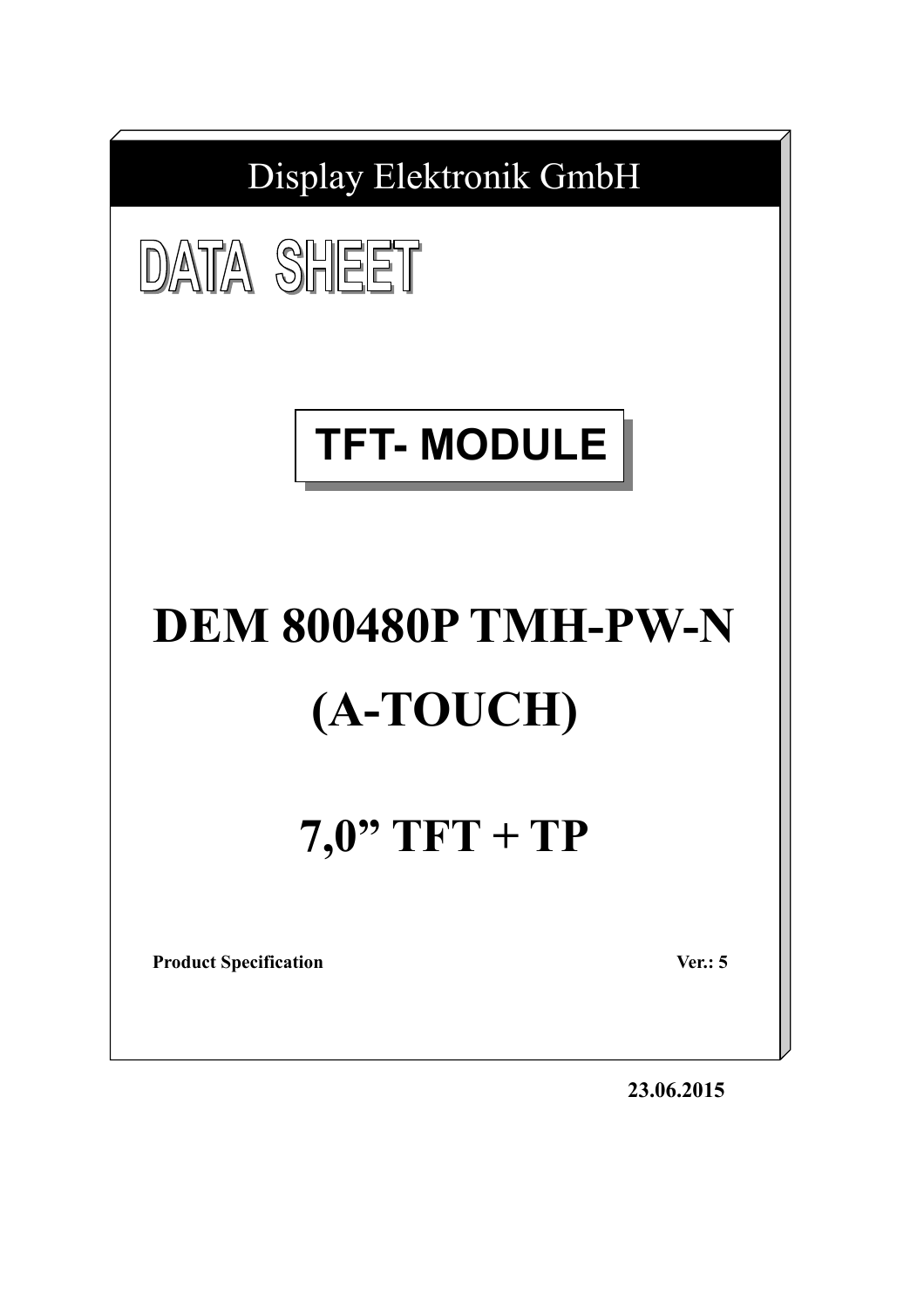### Revise Records

| Rev.           | Date       | Contents                                                                                                                                            | Written | Approved |
|----------------|------------|-----------------------------------------------------------------------------------------------------------------------------------------------------|---------|----------|
| 0              | 20.08.2010 | <b>Preliminary Specification</b>                                                                                                                    | AJ      | MH       |
| 1              | 10.12.2010 | Add ROHS Compliance Description<br>Modify Block Diagram                                                                                             | AJ      | MH       |
| $\overline{2}$ | 23.03.2011 | Add Incoming Inspection Standards                                                                                                                   | AJ      | МH       |
| 3              | 09.10.2013 | Update Backlight Unit max. Ratings<br>Update Power Supply current<br>Update Contrast ratio<br>Delete Color Gamut<br>Update LCM thickness to 11.25mm | AJ      | МH       |
| 4              | 18.12.2013 | Add power on/off sequence                                                                                                                           | AJ      | МH       |
| 5              | 23.06.2015 | Update LED Life Time to 50000h                                                                                                                      | 0L      | МH       |
|                |            |                                                                                                                                                     |         |          |
|                |            |                                                                                                                                                     |         |          |
|                |            |                                                                                                                                                     |         |          |
|                |            |                                                                                                                                                     |         |          |

### Special Notes

| Note1. |  |
|--------|--|
| Note2. |  |
| Note3. |  |
| Note4. |  |
| Note5. |  |
|        |  |
|        |  |
|        |  |
|        |  |
|        |  |
|        |  |
|        |  |
|        |  |
|        |  |
|        |  |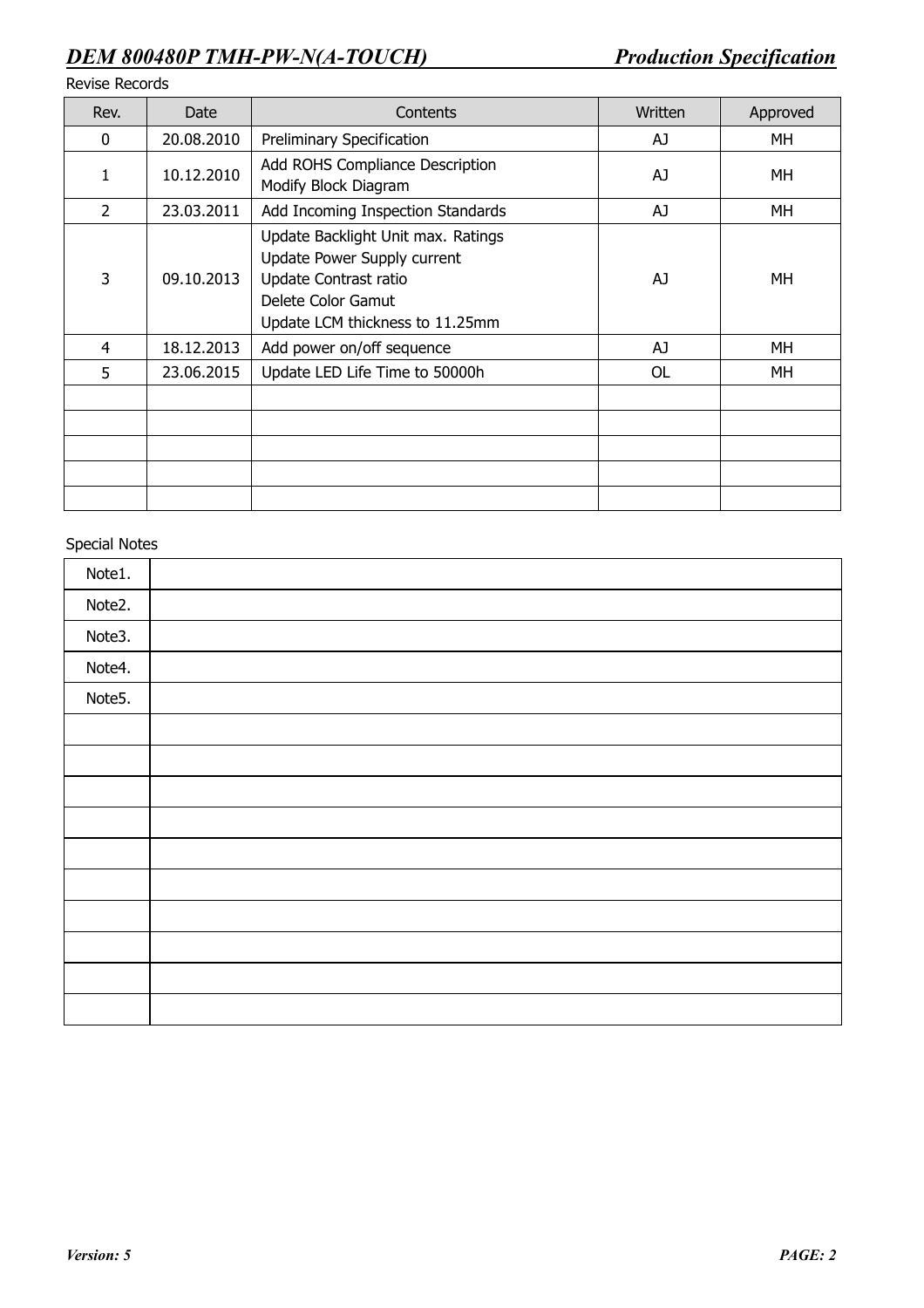# **Contents**

| 1.    |                                                                                |                |
|-------|--------------------------------------------------------------------------------|----------------|
| 1.1   | <b>Features</b>                                                                | 4              |
| $1.2$ | <b>LCD Module</b>                                                              | $\overline{4}$ |
| 2.    |                                                                                |                |
| 3.    |                                                                                |                |
| 3.1   | <b>Absolute Max. Ratings</b>                                                   | 5              |
| 3.2   | <b>AC Timing Characteristic of The LCD</b>                                     | 6              |
| 3.3   | <b>Power On/Off Sequence</b>                                                   | 8              |
| 3.4   | <b>Backlight Unit</b>                                                          | 9              |
| 4.    | <b>Optical Characteristics</b>                                                 | .10            |
| 4.1   | <b>Optical characteristic of the LCD</b>                                       | 10             |
| 5.    |                                                                                |                |
| 5.1   | Pin Assignment (connector Part No: JAE FA5B040HP1 or equivalent.)              | 12             |
| 5.2   | <b>Backlight Unit</b> (Connector Part No: JST: BHSR-02VS-01(N) or equivalent.) | 13             |
| 5.3   | Touch Panel Unit (Connector Part No: CVILUX CF25041D0R0-10)                    | 13             |
| 5.4   | <b>Block Diagram</b>                                                           | 14             |
| 7.    |                                                                                |                |
|       | <b>7.1 Touch Panel</b>                                                         | 16             |
|       | <b>7.2 Housing Design Guide</b>                                                |                |
| 8     |                                                                                |                |
| 9     |                                                                                |                |
|       |                                                                                |                |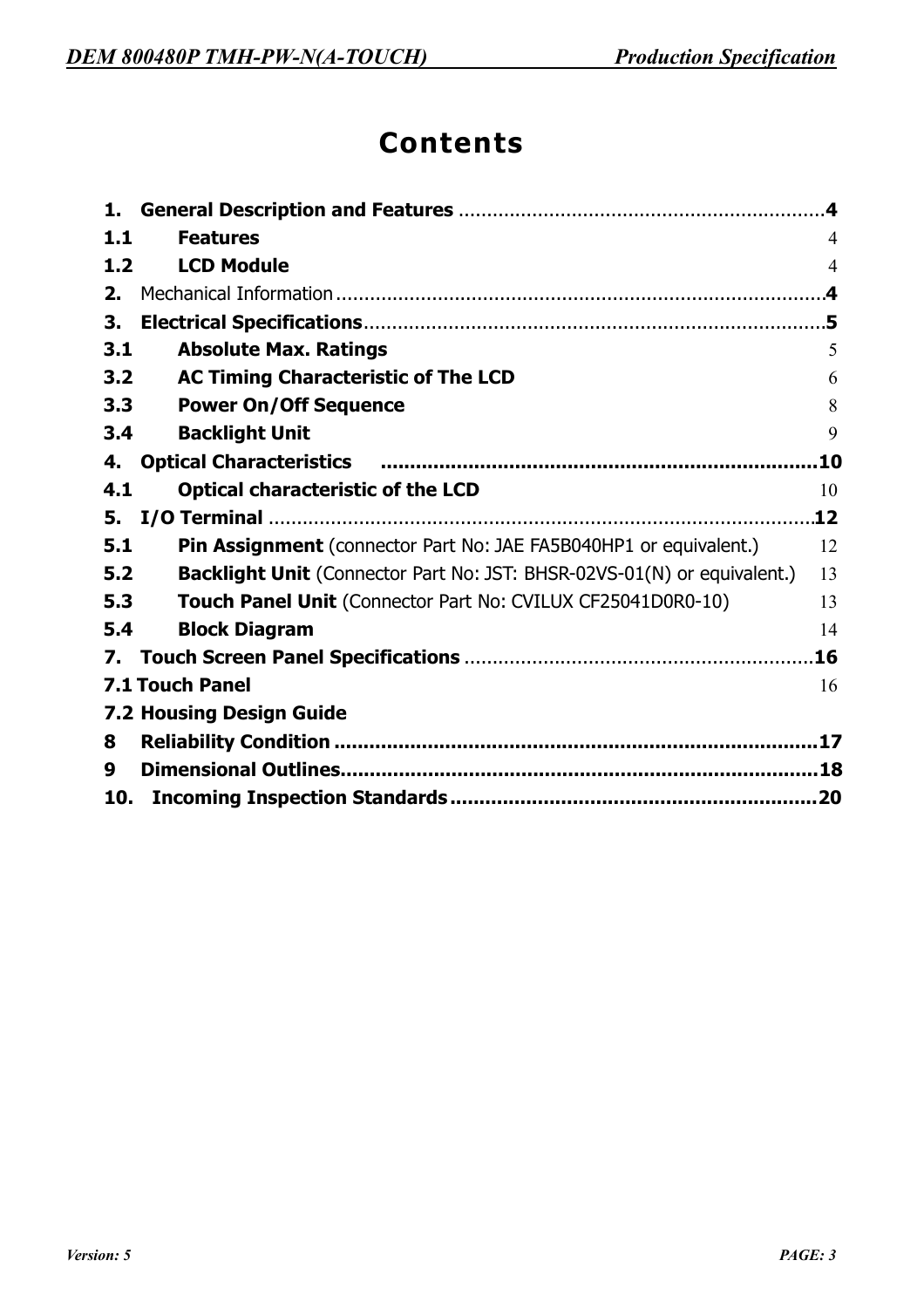### **1. General Description and Features**

DEM 800480P TMH-PW-N(A-TOUCH) is a transmissive type color active matrix TFT (Thin Film Transistor) liquid crystal display (LCD) that uses amorphous silicon TFT as a switching device. This model is composed of a TFT-LCD module, a driver circuit, Touch panel and a back-light unit. Graphics and texts can be displayed on a WVGA 800 (W) x RGB x 480 (H) dots (16:9 aspect ratio) with 262,144 colors by supplying 18 bits data signal (6bits/each color). The following table described the features of DEM 800480P TMH-PW-N(A-TOUCH).

### **1.1 Features**

- Transmissive and Backlight with 39 LEDs are available.
- TN (Twisted Nematic) Mode.
- 18-Bit-Digital-RGB-Interface (6-Bits/ each Color) Data Transfer.
- Data Enable Mode.
- 4-Wire-Resistive Touch-Panel
- ROHS Compliance

### **1.2 LCD Module**

| Item                      | Specification                                          | Unit     |
|---------------------------|--------------------------------------------------------|----------|
| Screen Size               | 7.0 Inches                                             | Diagonal |
| <b>Display Resolution</b> | $800 \times RGB \times 480$                            | Pixel    |
| Active Area               | 152.40 x 91.44                                         | mm       |
| <b>Outline Dimension</b>  | 166.60 x 109.40 x 11.25                                | mm       |
| Display Mode              | Normally White Mode / Transmissive                     |          |
| Pixel Arrangement         | R, G, B Vertical Stripe                                |          |
| <b>Pixel Size</b>         | $0.1905 \times 0.1905$                                 | mm       |
| <b>Surface Treatment</b>  | Anti-Glare and Hard Coating (3H)                       |          |
| Display Color             | 262k                                                   |          |
| <b>Viewing Direction</b>  | 6 o'clock (Gray inversion)                             | --       |
| Input Interface           | 18-Bit-Digital-RGB (6-Bits / each Color) Data Transfer |          |

#### **2. Mechanical Information**

| Item        |                | Min.  | Typ.   | Max.  | Unit | <b>Note</b> |
|-------------|----------------|-------|--------|-------|------|-------------|
|             | Horizontal (H) | $- -$ | 166.60 | $- -$ | mm   |             |
| Module Size | Vertical (V)   | $- -$ | 109.40 | $- -$ | mm   |             |
|             | Thickness (T)  | $- -$ | 11.25  | $- -$ | mm   | (1)         |
| Weight      |                | $- -$ | 220    | $- -$ | g    | $- -$       |

Note (1) Not Include Component. Refer to the Outline Dimension Drawing as attached.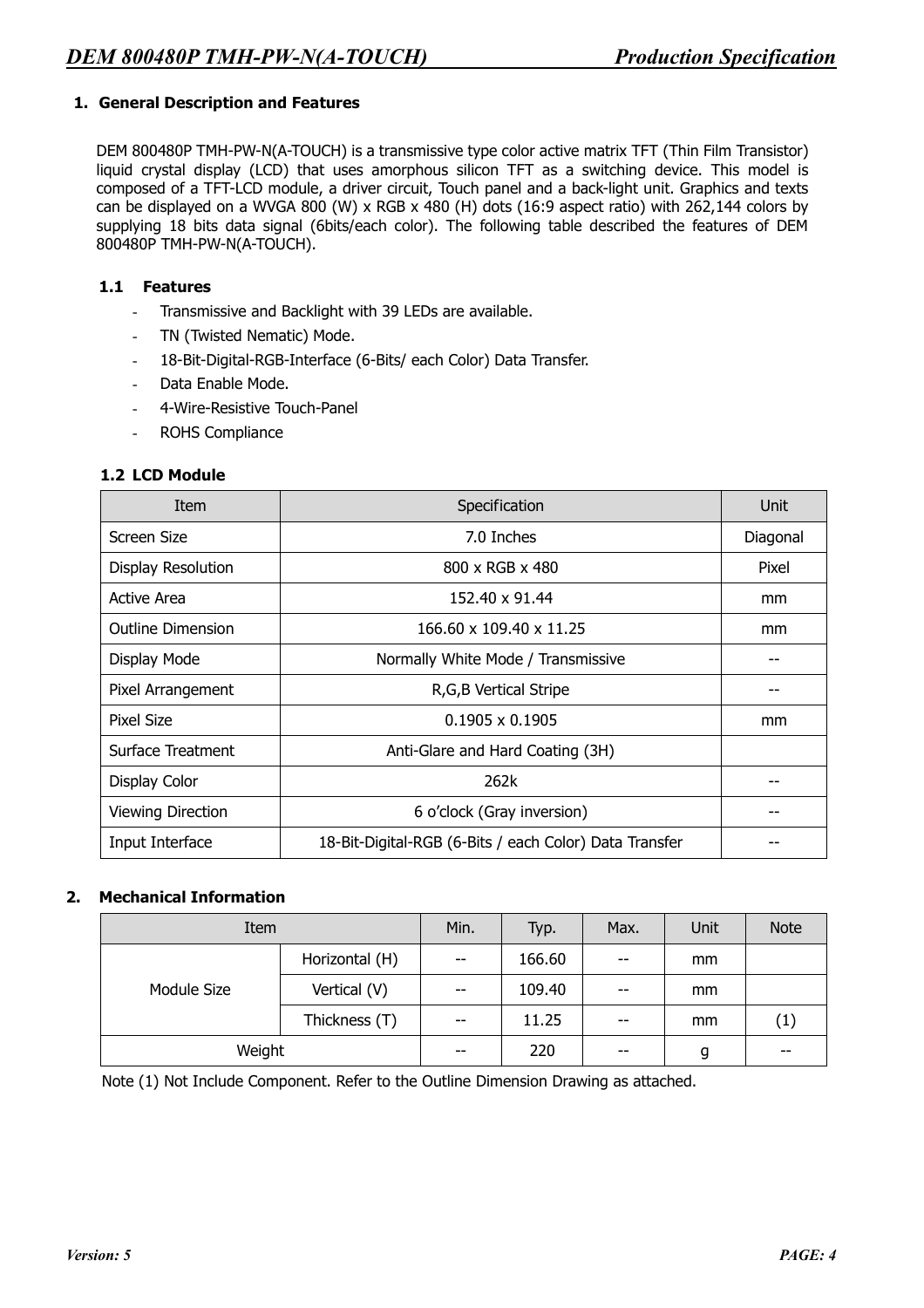### **3. Electrical Specifications**

### **3.1 Absolute Max. Ratings**

### 3.1.1 Absolute Ratings of Environment

If the operating condition exceeds the following absolute maximum ratings, the TFT LCD module may be damaged permanently.

| Item                         | Symbol                      | Min. | Max. | Unit    | <b>Note</b> |
|------------------------------|-----------------------------|------|------|---------|-------------|
| Storage Temperature          | $\mathsf{T}_{\mathsf{STG}}$ | -30  | 80   | $\circ$ |             |
| <b>Operating Temperature</b> | $\mathsf{T}_{\mathsf{OPR}}$ | -20  | 70   | $\circ$ | ر در ۱٫۷    |

Note (1) 90 % RH Max. ( $40^{\circ}$ C  $\geq$  Ta ). Maximum wet-bulb temperature at 39 °C or less. (Ta > 40°C) No condensation.

Note (2) In case of below 0°C, the response time of liquid crystal (LC) becomes slower and the color of panel becomes darker than normal one. Level of retardation depends on temperature, because of LC's character

Note (3) Only operation is guarantied at operating temperature. Contrast, response time, another display quality are evaluated at +25°C.

#### 3.1.2 Electrical Absolute Maximum Ratings

#### 3.1.2.1 TFT-LCD Module

 $(V<sub>SS</sub>=GND=0)$ 

| Parameter            | Svmbol | Min. | Max. | Unit | Remark |
|----------------------|--------|------|------|------|--------|
| Power Supply Voltage | Vcc    | -0.ప | د.4  |      |        |

#### 3.1.2.2 Backlight Unit

 $(V_{SS}=GND=0)$ 

| Parameter                 | Symbol | Min.  | Max. | Jnit | Remark |
|---------------------------|--------|-------|------|------|--------|
| Current of Backlight Unit | IΒ     | $-$   | 325  | mA   |        |
| Voltage of Backlight Unit | VB     | $- -$ | 10.5 |      |        |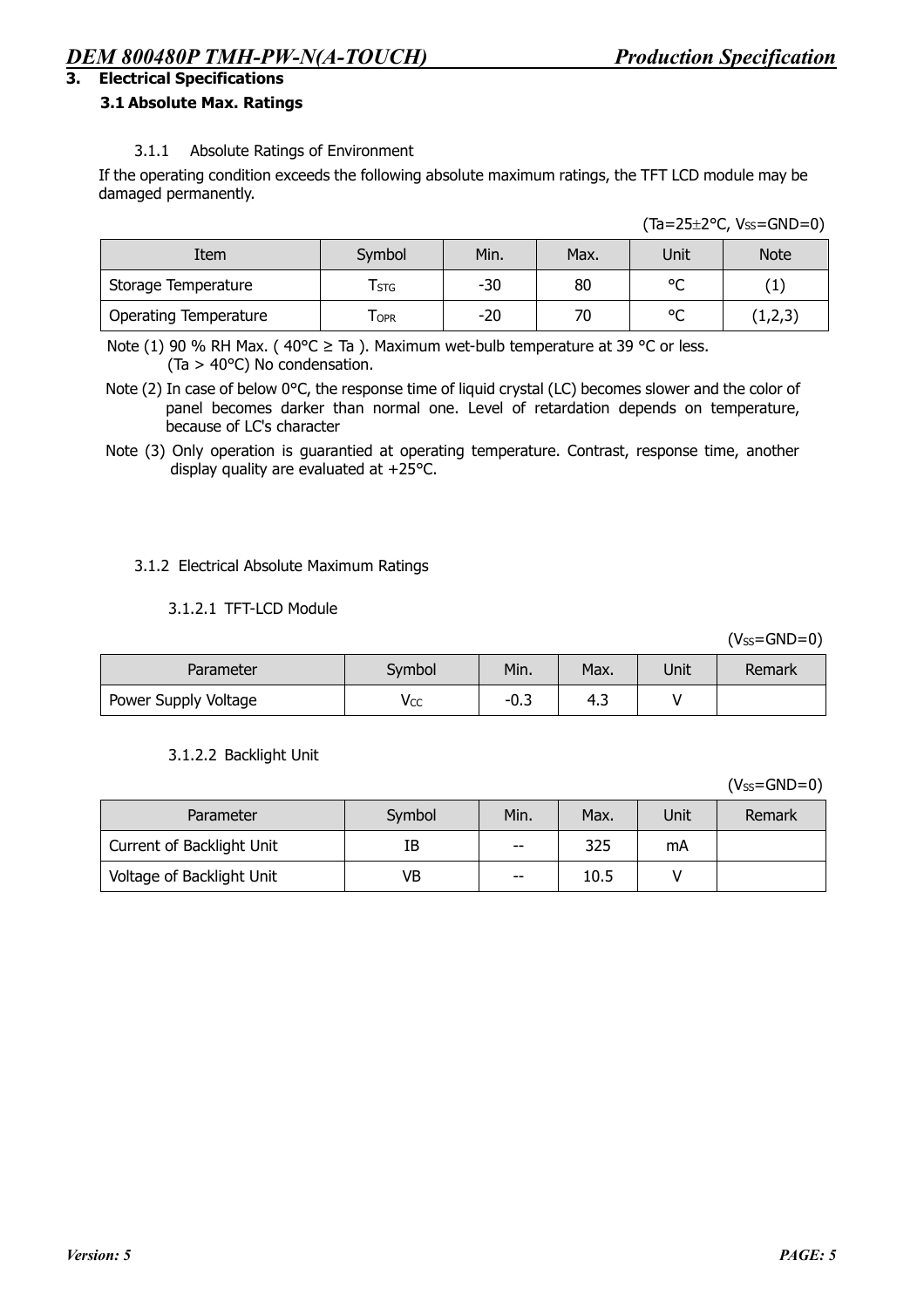3.1.3 DC Electrical Characteristics of the TFT LCD

 $(Ta=25\pm2\degree C, V_{SS}=GND=0)$ 

| Item                       |         | Symbol     | Min.                     | Typ. | Max.       | Unit | Remark |
|----------------------------|---------|------------|--------------------------|------|------------|------|--------|
| Power Supply               |         | <b>VCC</b> | 3.0                      | 3.3  | 3.6        |      |        |
| Input Voltage for<br>Logic | H Level | VIH        | 0.7xVCC                  |      | <b>VCC</b> |      |        |
|                            | . Level | VIL        |                          |      | 0.3xVCC    |      |        |
| Power Supply Current       |         | ICC        | $\overline{\phantom{0}}$ | 190  | 250        | mA   | Note 1 |

Note1: fv =60Hz, Ta=25°C, Display pattern: Black pattern



### **3.2 AC Timing Characteristic of The LCD**

3.2.1 Timing Condition (DE only mode)

| Signal      | Parameter            | Symbol                  | Min. | Typ.  | Max.                     | Unit.       | <b>Remark</b> |
|-------------|----------------------|-------------------------|------|-------|--------------------------|-------------|---------------|
|             | <b>CLK</b> frequency | <b>FCPH</b>             | 29.4 | 33.26 | 42.48                    | <b>MHz</b>  |               |
| <b>DCLK</b> | CLK period           | Тсрн                    | -    | 30.06 |                          | ns          |               |
|             | CLK pulse duty       | <b>T</b> CWH            | 40   | 50    | 60                       | $\%$        |               |
|             | DE period            | TDEH+TDEL               | 1000 | 1056  | 1200                     | <b>TCPH</b> |               |
|             | DE pulse width       | Трен                    |      | 800   |                          | Тсрн        |               |
| <b>DE</b>   | DE frame blanking    | <b>T</b> <sub>DEB</sub> | 10   | 45    | 110                      | TDEH+TDEL   |               |
|             | DE frame width       | <b>T</b> <sub>DE</sub>  |      | 480   | $\overline{\phantom{0}}$ | TDEH+TDEL   |               |
|             | DE setup time        | $T$ esu                 | 6    | -     | -                        | ns          |               |
| Data        | Data setup time      | Tdsu                    | 6    | -     | $\overline{\phantom{0}}$ | ns          |               |
|             | Data hold time       | Tdhd                    | 6    |       |                          | ns          |               |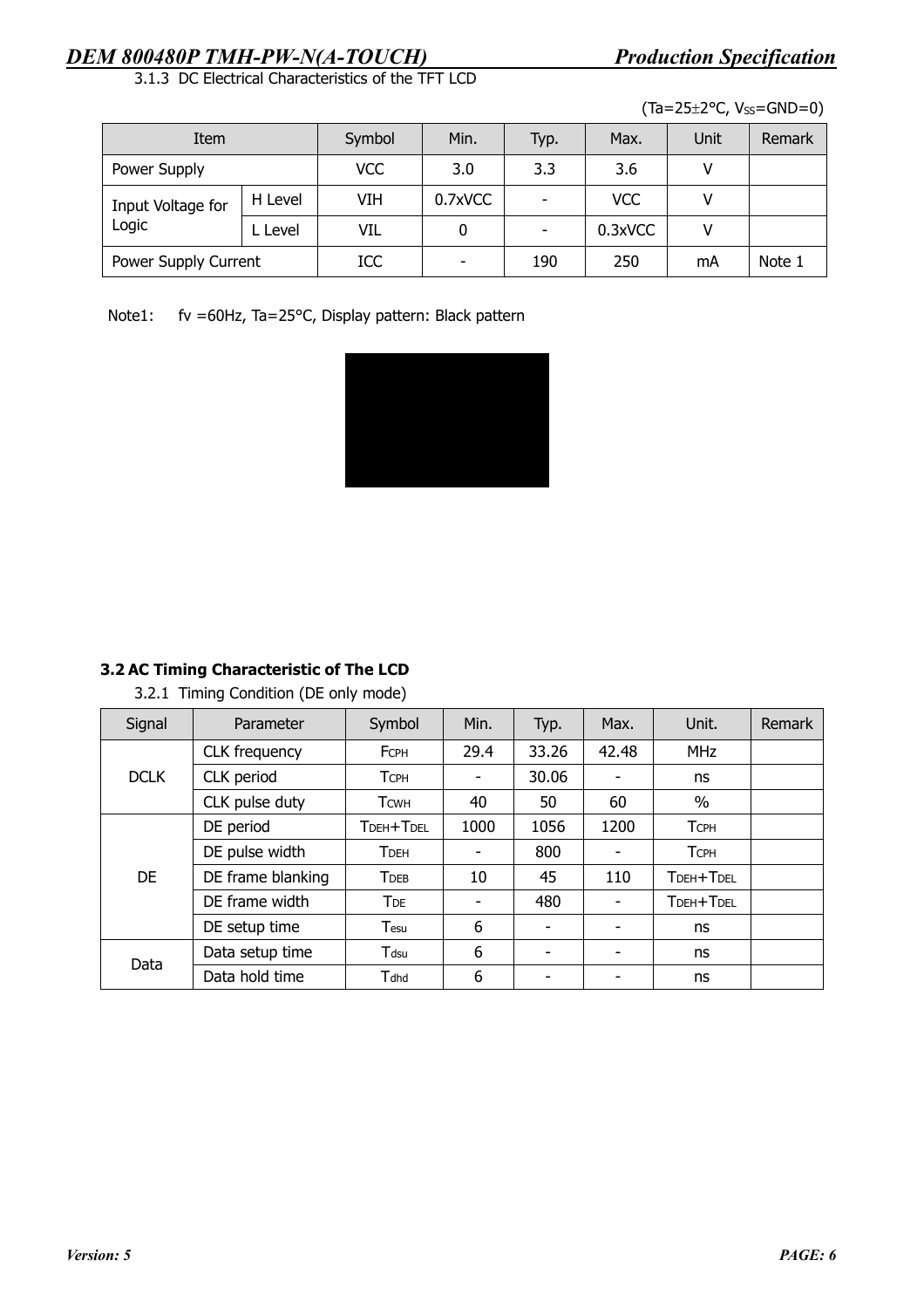3.2.2 Timing Characteristic 3.2.2.1 DE and RGB Data Input Timing

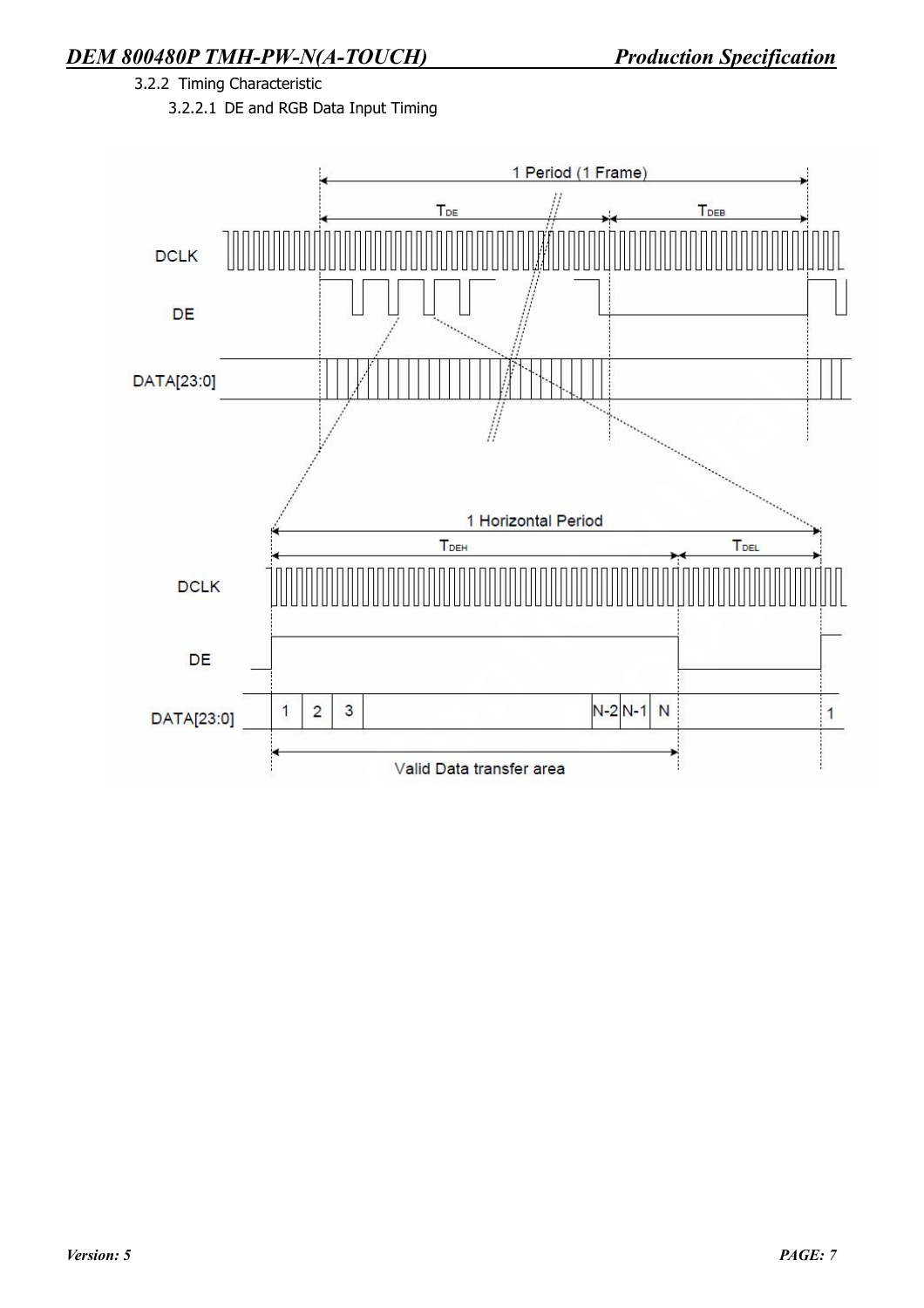3.2.2.2 Clock and Data input waveforms

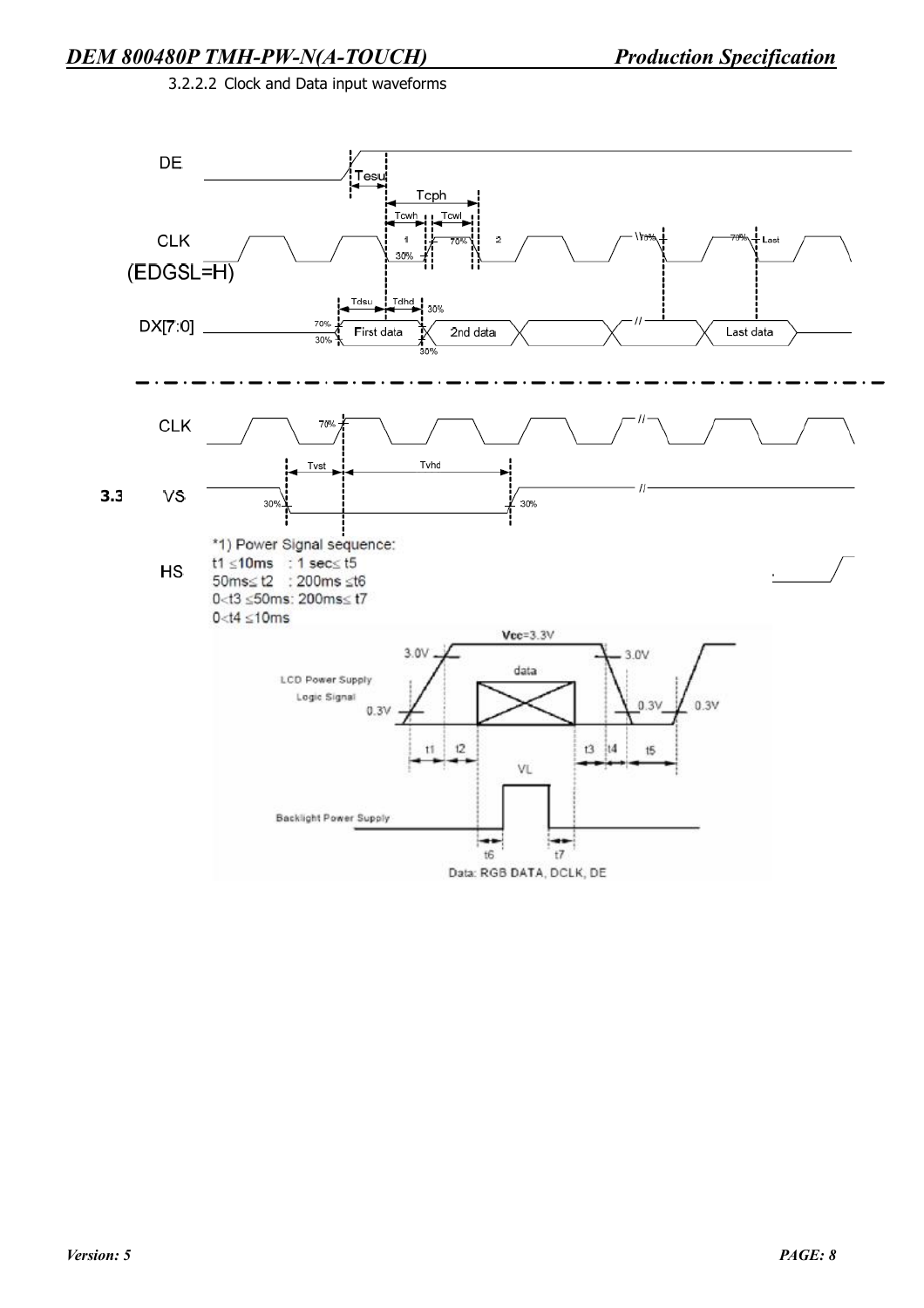The Back-light system is an edge-lighting type with 39 white LED (Light Emitting Diodes). The characteristics of 39 white LEDs are shown in the following tables.

|  | (Ta= Room Temp) |
|--|-----------------|
|  |                 |

| <b>Characteristics</b> | Symbol   | Min.  | Typ. | Max. | Unit | <b>Note</b>       |
|------------------------|----------|-------|------|------|------|-------------------|
| Forward Voltage        | VB       | 9.3   | 9.9  | 10.5 |      |                   |
| <b>Forward Current</b> | IΒ       | ٠     | 260  | -    | mA   | $\left( 1\right)$ |
| Power Consumption      | $P_{BL}$ | -     | 2574 |      | mW   | $\left( 2\right)$ |
| <b>LED Lifetime</b>    |          | 50000 |      |      | hr   | 3)                |

Note (1) LEDs in 3 series x 13 parallel type.

(2) Where IB = 260mA,  $VB = 9.9$ ,  $P_{BL} = VB \times IB$ 

(3) The environmental conducted under ambient air flow, at Ta=25±2°C, 60%RH±5%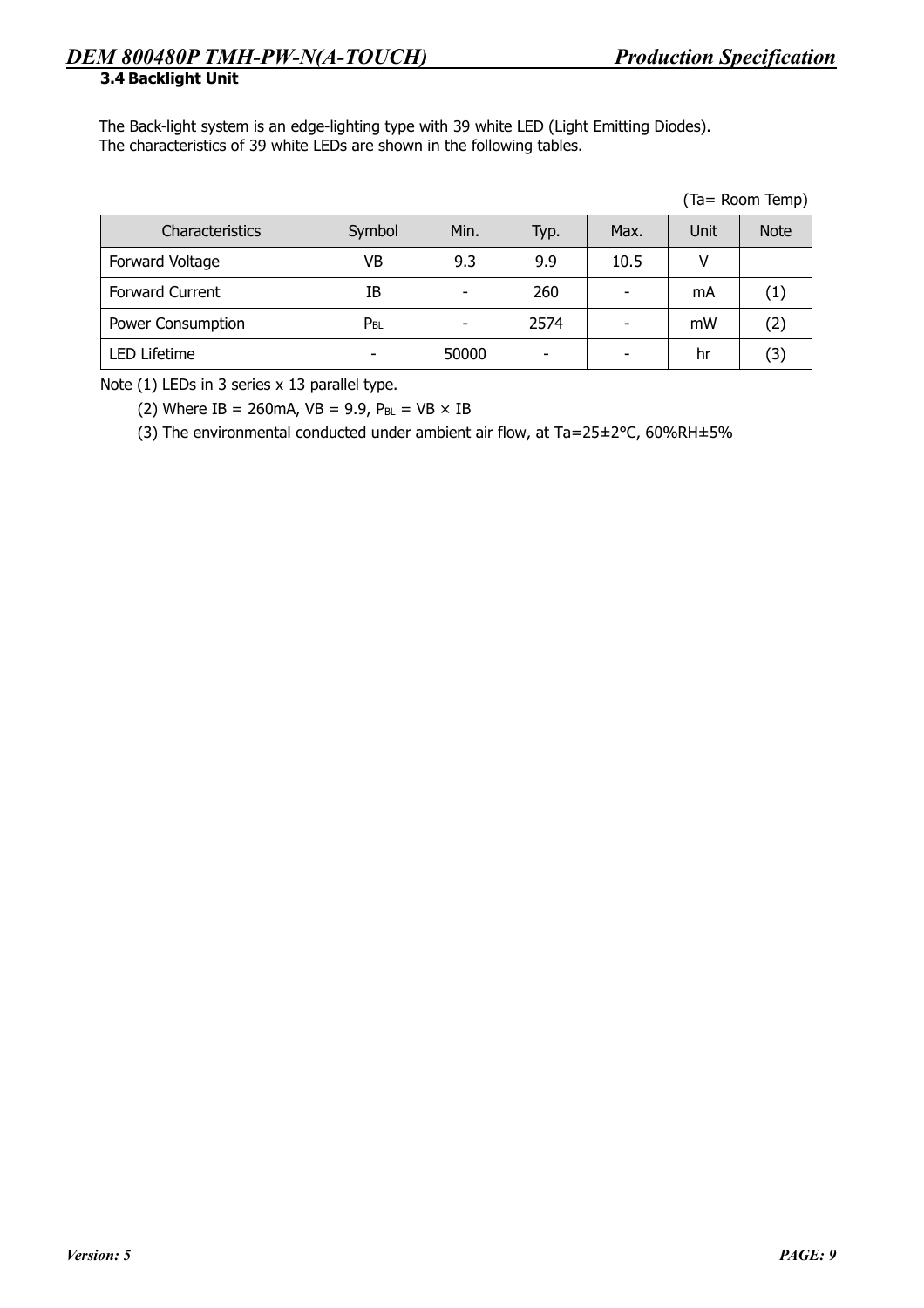### **4. Optical Characteristics**

### **4.1 Optical characteristic of the LCD**

The following items are measured under stable conditions. The optical characteristics should be measured in a dark room or equivalent state with the methods.

Measuring equipment: BM-7A

| Item                         |       | Symbol                | Condition                           | Min   | Type  | Max   | Unit              | <b>Note</b>    |
|------------------------------|-------|-----------------------|-------------------------------------|-------|-------|-------|-------------------|----------------|
| <b>Brightness</b>            |       | B                     |                                     | 650   | 800   |       | cd/m <sup>2</sup> |                |
|                              |       | T <sub>r</sub>        |                                     |       | 5     | 10    | ms                |                |
| Response Time                |       | $T_{\rm f}$           | $\theta = 0^{\circ}$                | --    | 15    | 20    | ms                | $\blacksquare$ |
| Contrast Ratio               |       | <b>CR</b>             | At<br>optimized<br>viewing<br>angle | 350   | 400   | --    | --                |                |
| <b>Luminance Uniformity</b>  |       | ΔL                    |                                     | 70    | 75    |       | $\%$              |                |
| Color<br>Chromaticity        | White | Wx                    | $\theta = 0^{\circ}$<br>Normal      | 0.280 | 0.330 | 0.380 | --                | BM-7A          |
| (CIE 1931)                   |       | Wy                    | Viewing<br>Angle                    | 0.320 | 0.370 | 0.420 |                   |                |
|                              |       | $\theta_{\mathsf{R}}$ |                                     | 55    | 65    |       |                   |                |
| <b>Viewing Angle</b><br>(6H) | Hor.  | $\theta_L$            | $CR \ge 10$                         | 55    | 65    | --    |                   |                |
|                              |       | $\theta$ u            |                                     | 45    | 55    | --    | Degree            |                |
|                              | Ver.  | $\theta$ d            |                                     | 55    | 65    | --    |                   |                |

#### a. Test equipment setup

After stabilizing and leaving the panel alone shall be warmed up for the stable operation of LCM, the measurement should be executed. Measurement should be executed in a stable, windless, and dark room. Optical specifications are measured by Topcon BM-7(fast) with a viewing angle of 2° at a distance of 50cm and normal direction.

b. Definition of response time: Tr and Tf

The response time is defined as the following figure and shall be measured by switching the input signal for "black" and "white".



c. Definition of contrast ratio:

Brightness measured when LCD is at "white state"

Contrast Ratio (CR) =

Brightness measured when LCD is at "black state"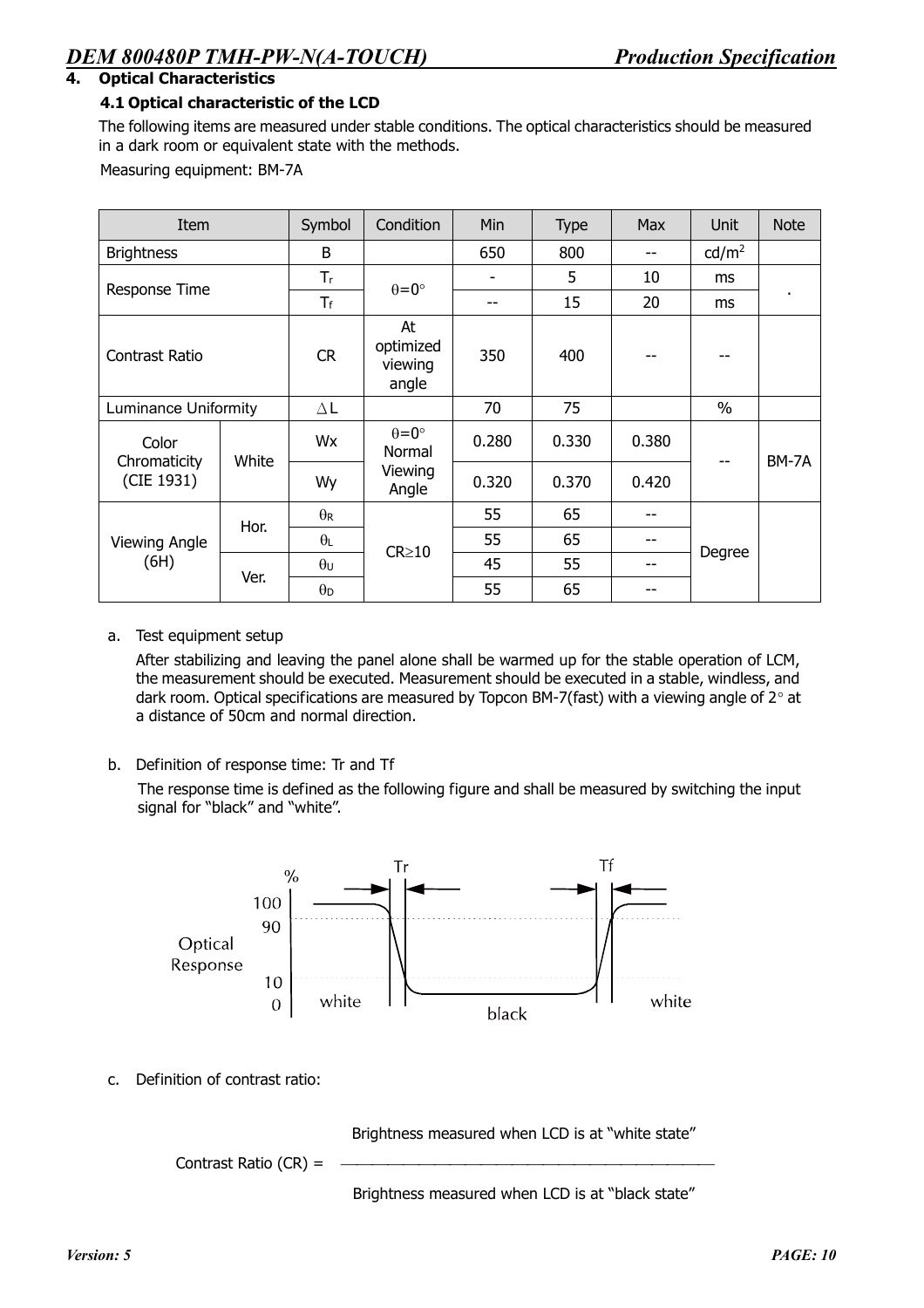e. View Angle



f. Definition of Luminance of White: Luminance of white at the center points

| Light Source of Back-Light Unit | LED Type |
|---------------------------------|----------|
|---------------------------------|----------|

g. Definition of White Uniformity

Min. luminance of white among 9-points White Uniformity =  $\frac{100\%}{200\%}$ Max. luminance of white among 9-points

h. The definition of Color Gamut -Color Chromaticity CIE 1931 Color coordinate of white & red, green, blue at center point. Color Gamut: NTSC(%) = ( RGB Triangle Area / NTSC Triangle Area ) x 100

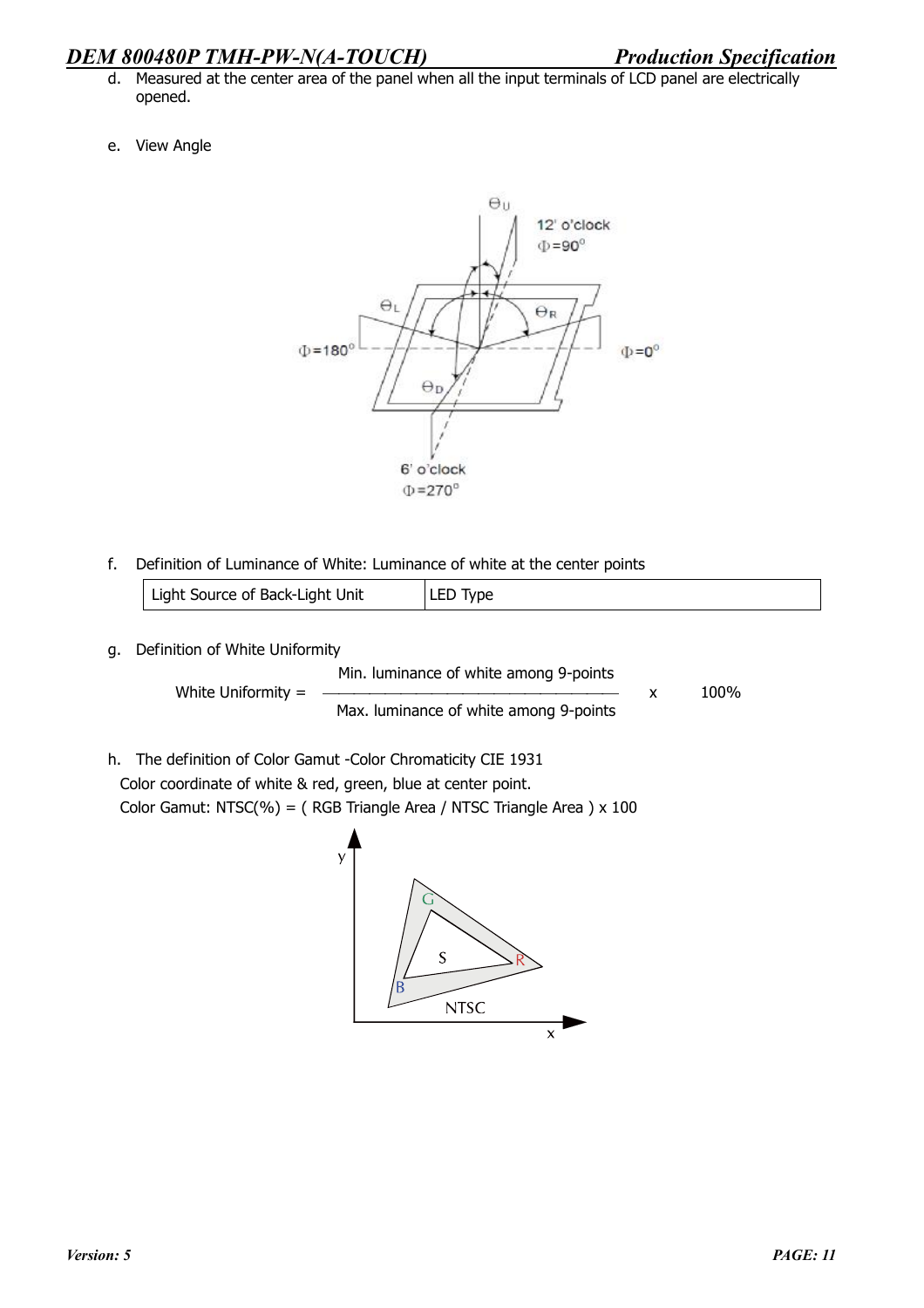### **5. I/O Terminal**

### **5.1 Pin Assignment** (connector Part No: JAE FA5B040HP1 or equivalent.)

| Pin No.        | Symbol         | I/O                      | Function                | Remark |
|----------------|----------------|--------------------------|-------------------------|--------|
| 1              | <b>VCC</b>     | P                        | Power Supply +3.3V      |        |
| $\overline{2}$ | <b>VCC</b>     | P                        | Power Supply +3.3V      |        |
| 3              | <b>VCC</b>     | P                        | Power Supply +3.3V      |        |
| $\overline{4}$ | <b>VCC</b>     | P                        | Power Supply +3.3V      |        |
| 5              | <b>NC</b>      | $\overline{\phantom{a}}$ | NO Connect              |        |
| 6              | <b>DE</b>      | $\rm I$                  | Data Enable signal      |        |
| $\overline{7}$ | <b>VSS</b>     | P                        | Ground                  |        |
| 8              | <b>NC</b>      | $\overline{\phantom{a}}$ | NO Connect              |        |
| 9              | <b>VSS</b>     | P                        | Ground                  |        |
| 10             | NC             | $\overline{\phantom{a}}$ | NO Connect              |        |
| 11             | <b>VSS</b>     | P                        | Ground                  |        |
| 12             | <b>B5</b>      | I                        | Blue data signal (MSB)  |        |
| 13             | B <sub>4</sub> | $\mathbf I$              | Blue data signal        |        |
| 14             | B <sub>3</sub> | I                        | Blue data signal        |        |
| 15             | <b>VSS</b>     | P                        | Ground                  |        |
| 16             | <b>B2</b>      | I                        | Blue data signal        |        |
| 17             | <b>B1</b>      | $\rm I$                  | Blue data signal        |        |
| 18             | B <sub>0</sub> | $\rm I$                  | Blue data signal (LSB)  |        |
| 19             | <b>VSS</b>     | P                        | Ground                  |        |
| 20             | G <sub>5</sub> | $\mathbf I$              | Green data signal (MSB) |        |
| 21             | G <sub>4</sub> | $\rm I$                  | Green data signal       |        |
| 22             | G <sub>3</sub> | I                        | Green data signal       |        |
| 23             | <b>VSS</b>     | ${\sf P}$                | Ground                  |        |
| 24             | G <sub>2</sub> | $\mathbf I$              | Green data signal       |        |
| 25             | G <sub>1</sub> | $\rm I$                  | Green data signal       |        |
| 26             | G <sub>0</sub> | I                        | Green data signal (LSB) |        |
| 27             | <b>VSS</b>     | ${\sf P}$                | Ground                  |        |
| 28             | R <sub>5</sub> | $\rm I$                  | Red data signal (MSB)   |        |
| 29             | R <sub>4</sub> | $\mathbf I$              | Red data signal         |        |
| 30             | R <sub>3</sub> | $\rm I$                  | Red data signal         |        |
| 31             | <b>VSS</b>     | ${\sf P}$                | Ground                  |        |
| 32             | R <sub>2</sub> | $\rm I$                  | Red data signal         |        |
| 33             | R1             | I                        | Red data signal         |        |
| 34             | R <sub>0</sub> | I                        | Red data signal (LSB)   |        |
| 35             | NC             | ÷,                       | NO Connect              |        |
| 36             | <b>VSS</b>     | P                        | Ground                  |        |
| 37             | <b>VSS</b>     | P                        | Ground                  |        |
| 38             | <b>DCLK</b>    | I                        | Data Clock              |        |
| 39             | <b>VSS</b>     | P                        | Ground                  |        |
| 40             | <b>VSS</b>     | ${\sf P}$                | Ground                  |        |

I: Input, P: Power Notes:

1) NC Pin must be retained; this pin can't contact VSS or other signal.

2) VSS Pin must ground contact, can not be floating.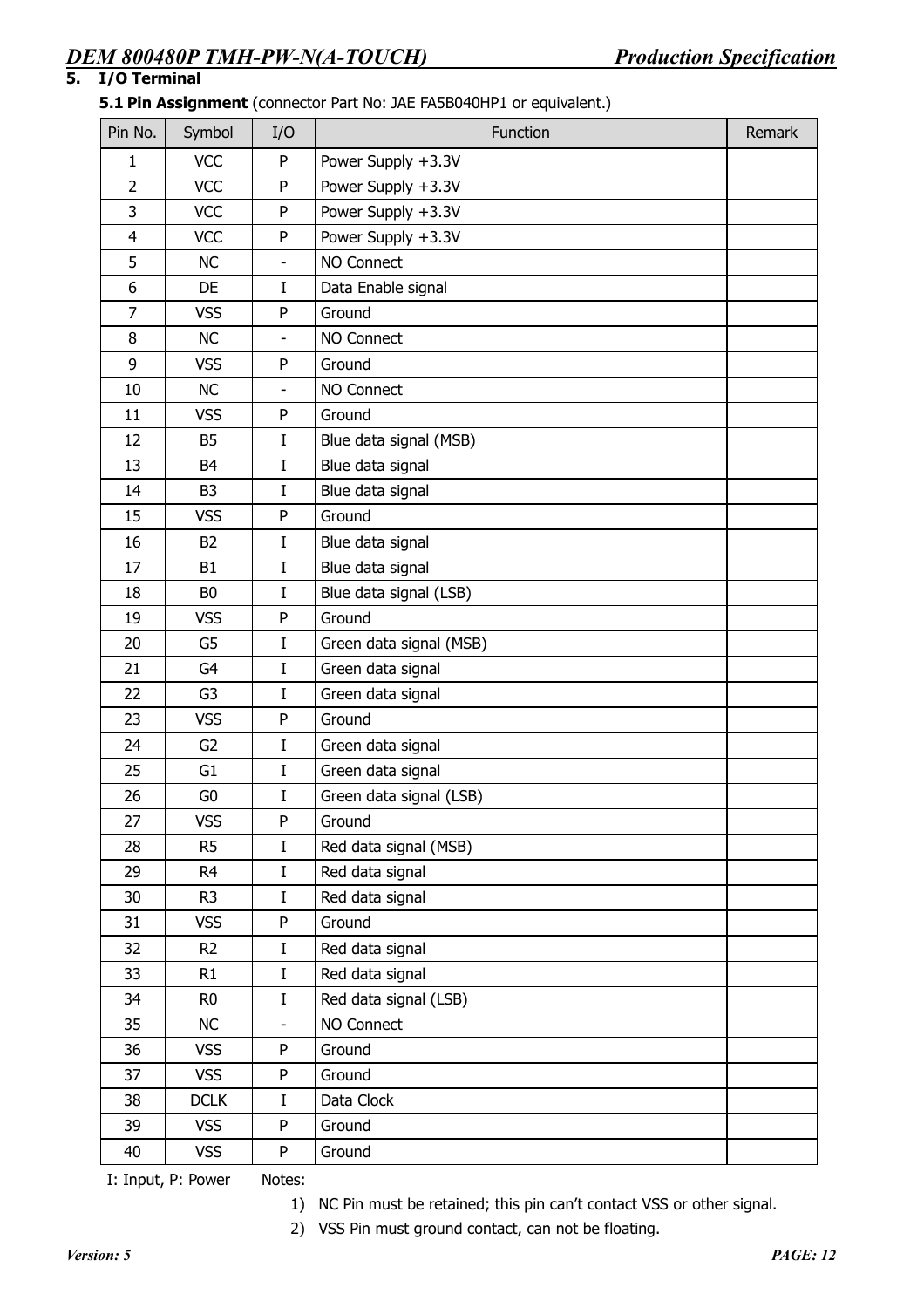### **5.2 Backlight Unit** (Connector Part No: JST: BHSR-02VS-01(N) or equivalent.)

| Pin No. | Symbol | <b>Function</b>                | Remark       |
|---------|--------|--------------------------------|--------------|
|         | LEDA   | Power Supply for LED backlight | <b>RED</b>   |
| ◠       | LEDK   | GND for LED backlight          | <b>BLACK</b> |

### **5.3 Touch Panel Unit** (Connector Part No: CVILUX CF25041D0R0-10)

| Pin No. | Symbol | <b>Function</b>    | Remark |
|---------|--------|--------------------|--------|
|         | XR     | Touch panel Right  |        |
| 2       | YU     | Touch panel Top    |        |
| 3       | XL     | Touch panel Left   |        |
| 4       | YD     | Touch panel Bottom |        |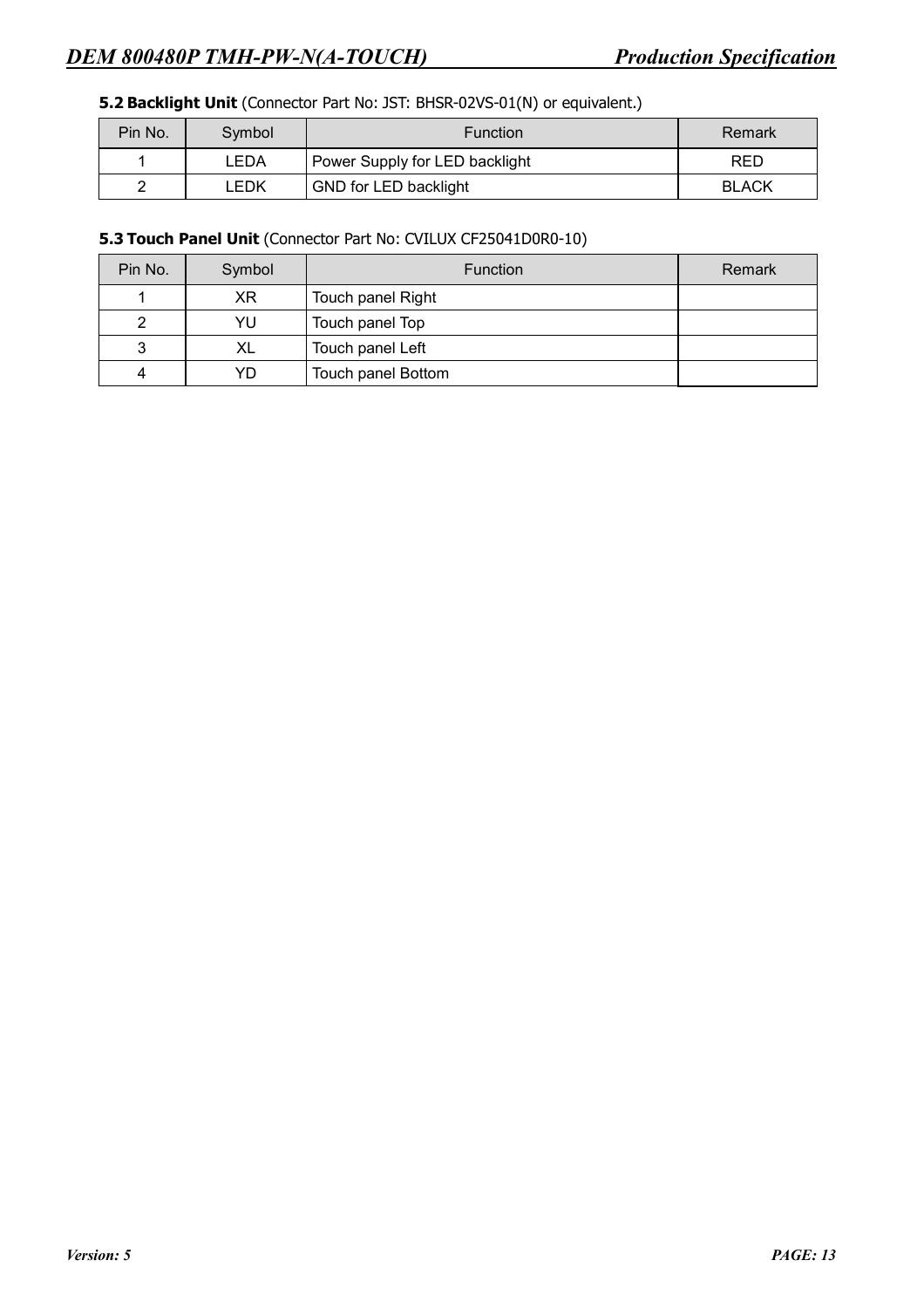**5.4 Block Diagram** 

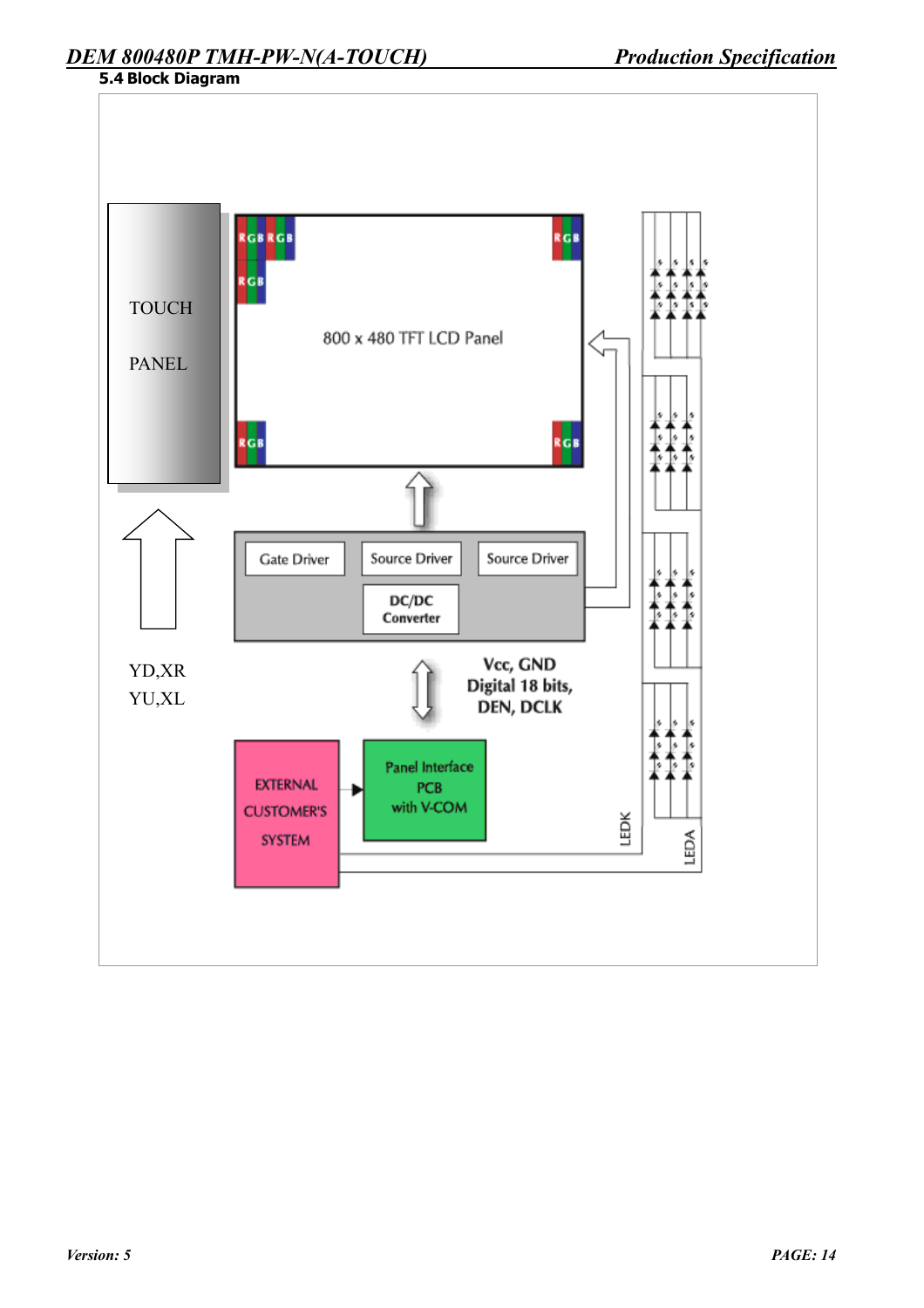|              | Color<br>& Gray |                | Data Signal    |                |                |                |                |                |                |                |                |                |                |                |                |                |                |                |                  |
|--------------|-----------------|----------------|----------------|----------------|----------------|----------------|----------------|----------------|----------------|----------------|----------------|----------------|----------------|----------------|----------------|----------------|----------------|----------------|------------------|
|              | Scale           | R <sub>5</sub> | R <sub>4</sub> | R <sub>3</sub> | R <sub>2</sub> | R1             | R <sub>0</sub> | G <sub>5</sub> | G <sub>4</sub> | $\overline{G}$ | G <sub>2</sub> | G1             | G <sub>0</sub> | <b>B5</b>      | B <sub>4</sub> | B <sub>3</sub> | B <sub>2</sub> | B1             | <b>B0</b>        |
|              | <b>Black</b>    | $\mathbf{0}$   | $\mathbf{0}$   | $\bf{0}$       | $\mathbf{0}$   | $\mathbf 0$    | $\mathbf{0}$   | $\bf{0}$       | $\mathbf 0$    | $\bf{0}$       | $\mathbf{0}$   | $\pmb{0}$      | $\mathbf 0$    | $\mathbf 0$    | $\mathbf{0}$   | $\mathbf{0}$   | $\mathbf{0}$   | $\mathbf{0}$   | $\boldsymbol{0}$ |
|              | Red             | $\mathbf{1}$   | $\overline{1}$ | $\mathbf{1}$   | $\mathbf{1}$   | $\mathbf{1}$   | $\mathbf{1}$   | $\mathbf 0$    | $\mathbf 0$    | $\overline{0}$ | $\mathbf 0$    | $\overline{0}$ | $\mathbf 0$    | $\overline{0}$ | $\mathbf 0$    | $\overline{0}$ | $\mathbf{0}$   | $\mathbf{0}$   | $\mathbf 0$      |
|              | Green           | $\overline{0}$ | $\overline{0}$ | $\mathbf{0}$   | $\bf{0}$       | $\overline{0}$ | $\overline{0}$ | $\overline{1}$ | $\mathbf{1}$   | $\overline{1}$ | $\mathbf{1}$   | $\mathbf{1}$   | $\mathbf{1}$   | $\overline{0}$ | $\mathbf 0$    | $\overline{0}$ | $\overline{0}$ | $\mathbf 0$    | $\overline{0}$   |
| <b>Basic</b> | Blue            | $\overline{0}$ | $\overline{0}$ | $\mathbf{0}$   | $\mathbf 0$    | $\mathbf 0$    | $\overline{0}$ | $\mathbf 0$    | $\overline{0}$ | $\overline{0}$ | $\mathbf 0$    | $\overline{0}$ | $\mathbf 0$    | $\overline{1}$ | $\overline{1}$ | $\overline{1}$ | $\overline{1}$ | $\mathbf{1}$   | $\mathbf{1}$     |
| Color        | Cyan            | $\overline{0}$ | $\overline{0}$ | $\overline{0}$ | $\overline{0}$ | $\overline{0}$ | $\overline{0}$ | $\overline{1}$ | $\overline{1}$ | $\overline{1}$ | $\overline{1}$ | $\overline{1}$ | $\overline{1}$ | $\overline{1}$ | $\overline{1}$ | $\overline{1}$ | $\overline{1}$ | $\overline{1}$ | $\overline{1}$   |
|              | Magenta         | $\mathbf{1}$   | $\mathbf{1}$   | $\mathbf{1}$   | $\mathbf{1}$   | $\mathbf{1}$   | $\mathbf{1}$   | $\mathbf{0}$   | $\overline{0}$ | $\overline{0}$ | $\overline{0}$ | $\overline{0}$ | $\overline{0}$ | $\overline{1}$ | $\mathbf{1}$   | $\mathbf{1}$   | $\mathbf{1}$   | $\mathbf{1}$   | $\mathbf{1}$     |
|              | Yellow          | $\overline{1}$ | $\overline{1}$ | $\overline{1}$ | $\mathbf{1}$   | $\overline{1}$ | $\mathbf{1}$   | $\overline{1}$ | $\mathbf{1}$   | $\overline{1}$ | $\mathbf{1}$   | $\mathbf{1}$   | $\overline{1}$ | $\overline{0}$ | $\mathbf{0}$   | $\overline{0}$ | $\overline{0}$ | $\overline{0}$ | $\overline{0}$   |
|              | White           | $\mathbf{1}$   | $\overline{1}$ | $\mathbf{1}$   | $\mathbf{1}$   | $\mathbf{1}$   | $\overline{1}$ | $\mathbf{1}$   | $\mathbf{1}$   | $\mathbf{1}$   | $\mathbf{1}$   | $\mathbf{1}$   | $\mathbf{1}$   | $\overline{1}$ | $\overline{1}$ | $\overline{1}$ | $\mathbf{1}$   | $\mathbf{1}$   | $\mathbf{1}$     |
|              | <b>Black</b>    | $\overline{0}$ | $\mathbf 0$    | $\overline{0}$ | $\overline{0}$ | $\mathbf 0$    | $\mathbf 0$    | $\mathbf 0$    | $\overline{0}$ | $\overline{0}$ | $\overline{0}$ | $\overline{0}$ | $\overline{0}$ | $\overline{0}$ | $\mathbf{0}$   | $\overline{0}$ | $\overline{0}$ | $\overline{0}$ | $\overline{0}$   |
|              | Red(1)          | $\overline{0}$ | $\bf{0}$       | $\mathbf{0}$   | $\mathbf 0$    | $\mathbf 0$    | $\mathbf{1}$   | $\mathbf{0}$   | $\overline{0}$ | $\mathbf 0$    | $\overline{0}$ | $\overline{0}$ | $\mathbf 0$    | $\overline{0}$ | $\mathbf 0$    | $\overline{0}$ | $\mathbf 0$    | $\mathbf 0$    | $\mathbf 0$      |
|              | Red(2)          | $\overline{0}$ | $\overline{0}$ | $\mathbf{0}$   | $\mathbf{0}$   | $\mathbf{1}$   | $\overline{0}$ | $\mathbf 0$    | $\overline{0}$ | $\overline{0}$ | $\mathbf 0$    | $\overline{0}$ | $\overline{0}$ | $\overline{0}$ | $\mathbf 0$    | $\overline{0}$ | $\overline{0}$ | $\overline{0}$ | $\overline{0}$   |
|              |                 | t              | t              |                | t              | ł,             | t              | ł,             | t              | t              |                | Í,             | ř,             | ř,             | t              | t              | t              |                | ł,               |
| Red          | Red(31)         | $\overline{0}$ | $\overline{1}$ | $\overline{1}$ | $\mathbf{1}$   | $\overline{1}$ | $\overline{1}$ | $\mathbf 0$    | $\overline{0}$ | $\overline{0}$ | $\overline{0}$ | $\overline{0}$ | $\overline{0}$ | $\overline{0}$ | $\overline{0}$ | $\overline{0}$ | $\overline{0}$ | $\overline{0}$ | $\overline{0}$   |
|              |                 | t              | t              | t              | t              | t,             | t              | ł              | t              | t              | t              | t,             | t              | t              | t              | t              | t              |                | ł,               |
|              | Red(62)         | $\overline{1}$ | $\overline{1}$ | $\mathbf{1}$   | $\mathbf{1}$   | $\overline{1}$ | $\mathbf 0$    | $\mathbf{0}$   | $\overline{0}$ | $\mathbf 0$    | $\mathbf 0$    | $\mathbf 0$    | $\mathbf 0$    | $\mathbf{0}$   | $\mathbf 0$    | $\overline{0}$ | $\overline{0}$ | $\overline{0}$ | $\overline{0}$   |
|              | Red(63)         | 1              | $\mathbf{1}$   | $\mathbf{1}$   | $\mathbf{1}$   | $\mathbf{1}$   | $\mathbf{1}$   | $\mathbf 0$    | $\mathbf 0$    | $\mathbf 0$    | $\mathbf{0}$   | $\mathbf 0$    | $\mathbf 0$    | $\mathbf 0$    | $\mathbf{0}$   | $\mathbf 0$    | $\mathbf 0$    | $\mathbf{0}$   | $\boldsymbol{0}$ |
|              | <b>Black</b>    | 0              | $\overline{0}$ | $\overline{0}$ | $\overline{0}$ | $\mathbf 0$    | $\overline{0}$ | $\mathbf 0$    | $\overline{0}$ | $\overline{0}$ | $\overline{0}$ | $\overline{0}$ | $\overline{0}$ | $\overline{0}$ | $\overline{0}$ | $\overline{0}$ | $\overline{0}$ | $\overline{0}$ | $\overline{0}$   |
|              | Green(1)        | $\overline{0}$ | $\overline{0}$ | $\mathbf{0}$   | $\bf{0}$       | $\mathbf 0$    | $\overline{0}$ | $\mathbf 0$    | $\overline{0}$ | $\overline{0}$ | $\mathbf 0$    | $\overline{0}$ | $\mathbf{1}$   | $\overline{0}$ | $\mathbf 0$    | $\overline{0}$ | $\overline{0}$ | $\overline{0}$ | $\overline{0}$   |
|              | Green(2)        | $\overline{0}$ | $\overline{0}$ | $\mathbf{0}$   | $\overline{0}$ | $\overline{0}$ | $\overline{0}$ | $\mathbf 0$    | $\overline{0}$ | $\overline{0}$ | $\overline{0}$ | $\mathbf{1}$   | $\overline{0}$ | $\overline{0}$ | $\overline{0}$ | $\overline{0}$ | $\overline{0}$ | $\overline{0}$ | $\overline{0}$   |
| Green        |                 | ċ              | ł              |                | ł              | ł,             | ł,             | ł,             | Ì              | Ì              |                | ř,             | ř,             | ř,             | ř,             | Ì              | ċ              |                | ł,               |
|              | Green(31)       | 0              | $\overline{0}$ | $\overline{0}$ | $\overline{0}$ | $\overline{0}$ | $\mathbf 0$    | $\mathbf 0$    | $\mathbf{1}$   | $\overline{1}$ | $\mathbf{1}$   | $\mathbf{1}$   | $\overline{0}$ | $\overline{0}$ | $\mathbf 0$    | $\overline{0}$ | $\overline{0}$ | $\overline{0}$ | $\overline{0}$   |
|              |                 | ł,             | t              | t,             | ł,             | ł,             | ÷              | t              | t              | t              | t              | t,             | t,             | t              | t              | t              | t              | ÷              | ł,               |
|              | Green(62)       | $\overline{0}$ | $\mathbf 0$    | $\mathbf 0$    | $\mathbf 0$    | $\mathbf 0$    | $\overline{0}$ | $\mathbf{1}$   | $\mathbf{1}$   | $\overline{1}$ | $\overline{1}$ | $\mathbf{1}$   | $\overline{0}$ | $\overline{0}$ | $\mathbf 0$    | $\overline{0}$ | $\mathbf{0}$   | $\overline{0}$ | $\overline{0}$   |
|              | Green(63)       | $\mathbf 0$    | $\overline{0}$ | $\overline{0}$ | $\overline{0}$ | $\overline{0}$ | $\bf{0}$       | $\mathbf{1}$   | $\mathbf{1}$   | $\mathbf{1}$   | $\mathbf{1}$   | $\mathbf{1}$   | $\mathbf{1}$   | $\overline{0}$ | $\mathbf 0$    | $\overline{0}$ | $\overline{0}$ | $\overline{0}$ | $\overline{0}$   |
|              | <b>Black</b>    | $\mathbf 0$    | $\mathbf 0$    | $\mathbf{0}$   | $\mathbf 0$    | $\mathbf 0$    | $\mathbf 0$    | $\mathbf 0$    | $\mathbf 0$    | $\mathbf 0$    | $\mathbf 0$    | $\overline{0}$ | $\mathbf 0$    | $\mathbf 0$    | $\mathbf{0}$   | $\overline{0}$ | $\mathbf{0}$   | $\mathbf 0$    | $\mathbf 0$      |
|              | Blue(1)         | $\overline{0}$ | $\overline{0}$ | $\overline{0}$ | $\overline{0}$ | $\overline{0}$ | $\mathbf 0$    | $\mathbf 0$    | $\overline{0}$ | $\overline{0}$ | $\overline{0}$ | $\overline{0}$ | $\overline{0}$ | $\overline{0}$ | $\mathbf 0$    | $\overline{0}$ | $\overline{0}$ | $\overline{0}$ | $\mathbf{1}$     |
|              | Blue(2)         | $\overline{0}$ | $\overline{0}$ | $\mathbf 0$    | $\bf{0}$       | $\mathbf 0$    | $\mathbf 0$    | $\mathbf 0$    | $\overline{0}$ | $\overline{0}$ | $\mathbf 0$    | $\overline{0}$ | $\overline{0}$ | $\overline{0}$ | $\mathbf 0$    | $\overline{0}$ | $\overline{0}$ | $\mathbf{1}$   | $\overline{0}$   |
| Blue         |                 | ä,             | ł              |                | ł              | t              | t              | t              | Ì              | t              |                | Í              | ł,             | t              | Ì              | t              | t              |                | t,               |
|              | <b>Blue(31)</b> | $\mathbf 0$    | $\mathbf 0$    | $\mathbf 0$    | $\bf{0}$       | $\mathbf 0$    | $\mathbf 0$    | $\mathbf{0}$   | $\overline{0}$ | $\mathbf 0$    | $\mathbf 0$    | $\mathbf 0$    | $\overline{0}$ | $\overline{0}$ | $\overline{1}$ | $\overline{1}$ | $\overline{1}$ | $\overline{1}$ | $\mathbf{1}$     |
|              |                 | t              | t              | t              | ř,             | ł,             | ÷              | ÷,             | t              | t              | t              | ł,             | ł,             | t              | t              | t              | t              | t              | t,               |
|              | <b>Blue(62)</b> | $\mathbf 0$    | $\mathbf 0$    | $\mathbf{0}$   | $\mathbf{0}$   | $\mathbf{0}$   | $\mathbf 0$    | $\mathbf 0$    | $\mathbf 0$    | $\mathbf 0$    | $\mathbf 0$    | $\mathbf 0$    | $\mathbf 0$    | $\mathbf{1}$   | $\mathbf{1}$   | $\mathbf{1}$   | $\mathbf{1}$   | $\mathbf{1}$   | $\mathbf 0$      |
|              | Blue(63)        | $\overline{0}$ | $\overline{0}$ | $\overline{0}$ | 0              | $\overline{0}$ | $\overline{0}$ | $\overline{0}$ | $\overline{0}$ | $\overline{0}$ | $\overline{0}$ | $\overline{0}$ | $\overline{0}$ | $\overline{1}$ | $\overline{1}$ | $\mathbf{1}$   | $\overline{1}$ | $\overline{1}$ | $\overline{1}$   |

# **6 Displayed Color and Input Data**

0 : Low level voltage, 1 :High level voltage

Each basic color can be displayed in 64 gray scales from 6 bit data signals. With the combination of total 18 bit data signals, the 262,144-color display can be achieved on the screen.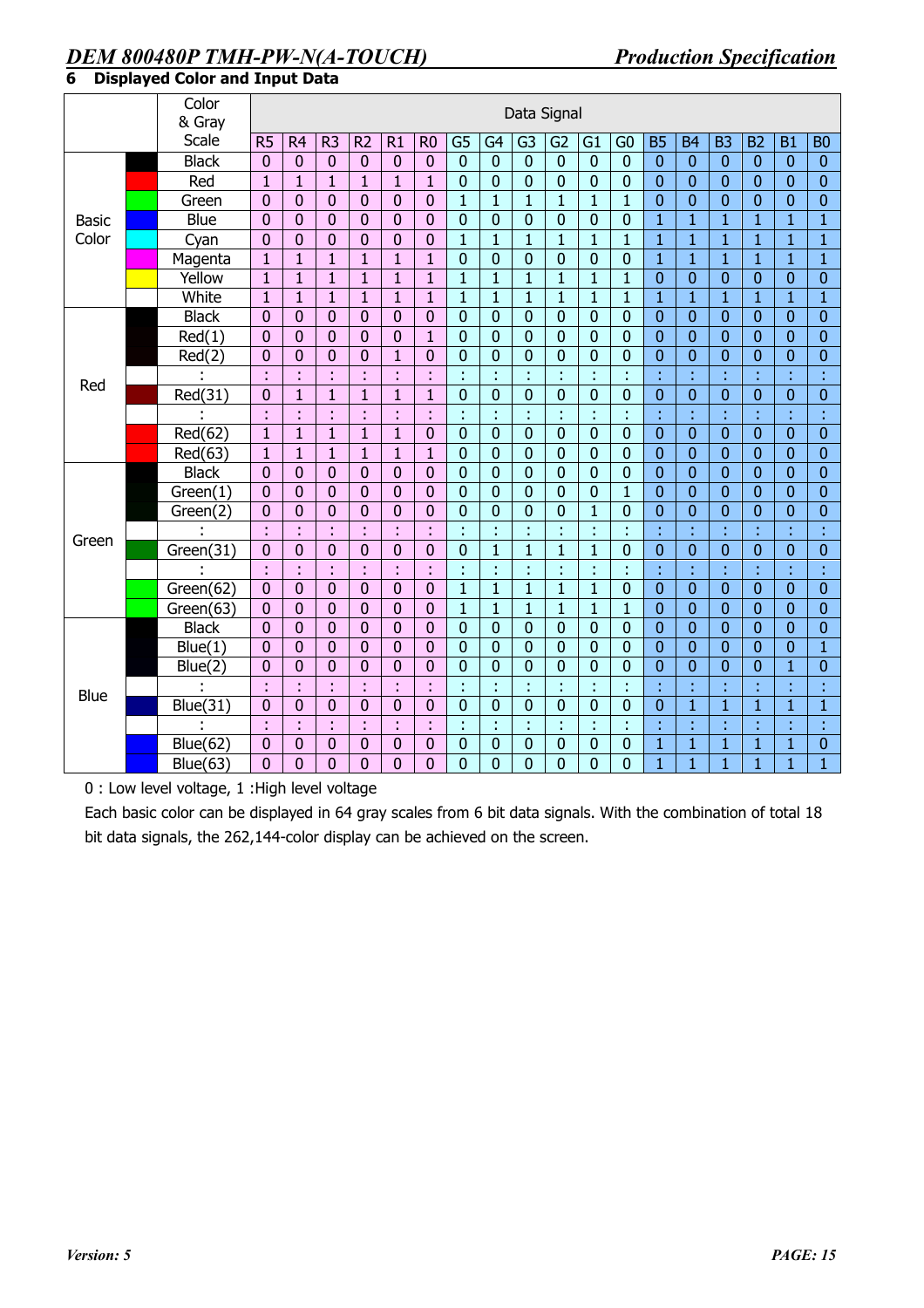## **7. Touch Screen Panel Specifications**

### **7.1 Touch Panel**

7.1.1 Electrical Characteristics

| Item                         | Min. | Typ. | Max.                     | Unit      | <b>Note</b>               |  |
|------------------------------|------|------|--------------------------|-----------|---------------------------|--|
| Linearity                    | $-2$ |      | $\overline{\phantom{a}}$ | $\%$      | Analog X and Y directions |  |
| <b>Terminal Resistance</b>   | 200  |      | 1000                     | Ω         | Y(Glass side)             |  |
|                              | 200  |      | 1000                     | Ω         | X(Film side)              |  |
| <b>Insulation Resistance</b> | 20   |      | ٠                        | $M\Omega$ | <b>DC 25V</b>             |  |
| Voltage                      | 3.0  |      | 5.0                      |           | DC                        |  |
| Response Time                |      |      | 10                       | $\leq$ ms |                           |  |

### **7.2 Housing Design Guide**

Housing design follow as below.

- 1) Avoid the design that housing overlap and press on the active area of the LCM.
- 2) Give enough gap(over 0.5mm at compressed) between the housing and TSP to protect wrong operating.



3) Use a buffer material(Gasket) between the TSP and housing to protect damage and wrong operating.

4) Avoid the design that buffer material overlap and press on the inside of TSP view area.

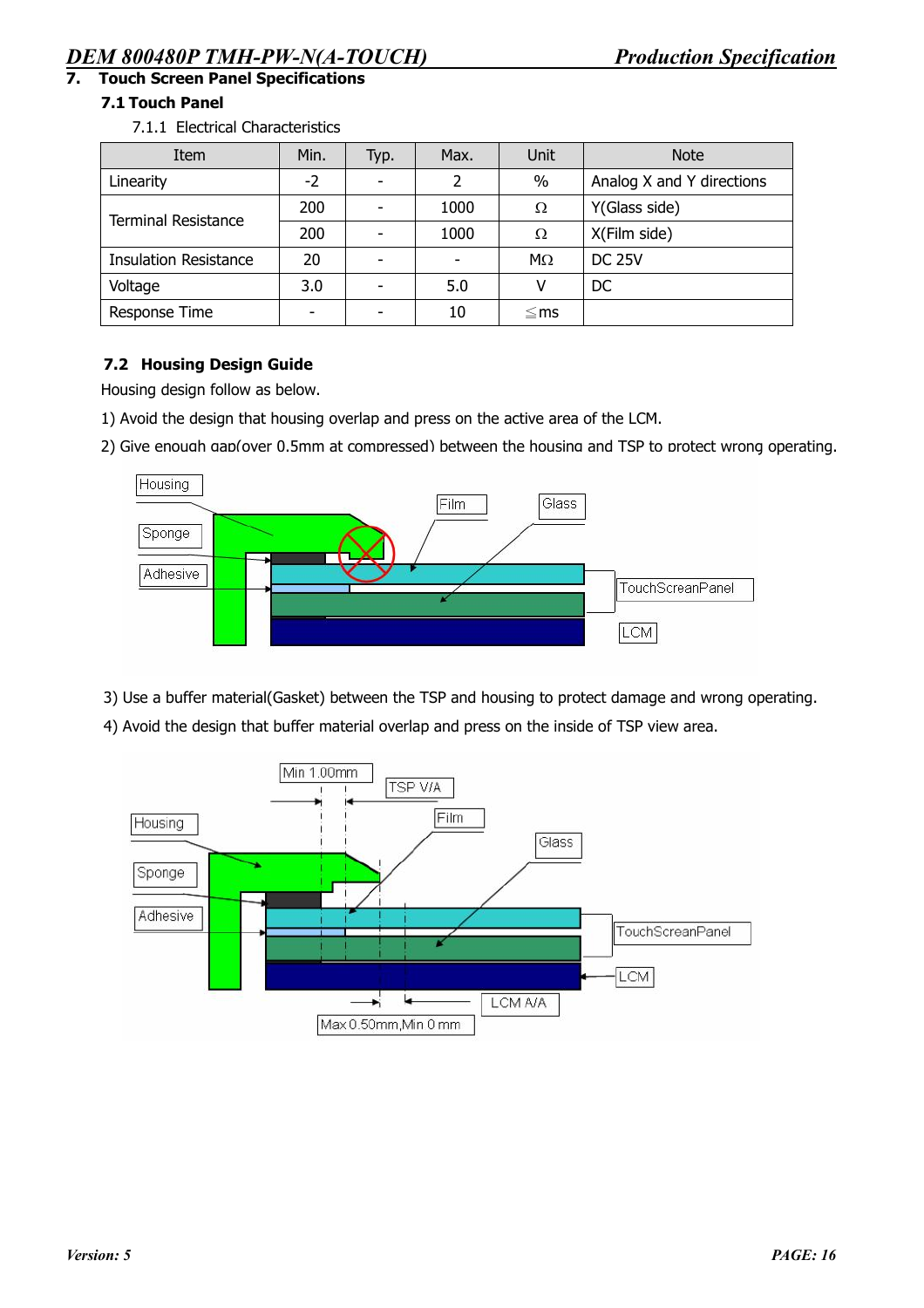**8 Reliability Condition** 

No change on display and in operation under the following test condition.

Condition: Unless otherwise specified, tests will be conducted under the following condition.

Temperature: 20±5°C.

Humidity: 65±5%RH.

Tests will be not conducted under functioning state.

| No.            | Parameter                                                   | Condition                                                                                                                                                                                                                                                                       | <b>Notes</b>   |
|----------------|-------------------------------------------------------------|---------------------------------------------------------------------------------------------------------------------------------------------------------------------------------------------------------------------------------------------------------------------------------|----------------|
| 1              | High Temperature Operating                                  | 70°C±2°C, 240hrs (Operation state).                                                                                                                                                                                                                                             |                |
| $\overline{2}$ | Low Temperature Operating                                   | -20°C±2°C, 240hrs (Operation state).                                                                                                                                                                                                                                            | $\mathbf{1}$   |
| 3              | High Temperature Storage                                    | 80°C±2°C, 240hrs.                                                                                                                                                                                                                                                               | $\overline{2}$ |
| 4              | Low Temperature Storage                                     | -30°C±2°C, 240hrs.                                                                                                                                                                                                                                                              | 1,2            |
| 5              | High Temperature and High<br><b>Humidity Operation Test</b> | 60°C±2°C, 90%, 240hrs.                                                                                                                                                                                                                                                          | 1,2            |
| 6              | <b>Vibration Test</b>                                       | Total fixed amplitude: 1.5mm.<br>Vibration Frequency: 10~55Hz.<br>One cycle 60 seconds to 3 direction of X, Y, Z each 15<br>minutes.                                                                                                                                            | 3              |
| 7.             | Drop Test                                                   | To be measured after dropping from 60cm high on the<br>concrete surface in packing state.<br>E<br>Dropping method corner<br>dropping:<br>G.<br>Е<br>A corner: Once edge<br>dropping.<br>B, C, D edge: Once face<br>60cm<br>dropping.<br>E, F, G face: Once.<br>Concrete Surface |                |

Notes: 1. No dew condensation to be observed.

- 2. The function test shall be conducted after 4 hours storage at the normal temperature and humidity after removed from the test chamber.
- 3. Vibration test will be conducted to the product itself without putting I in a container.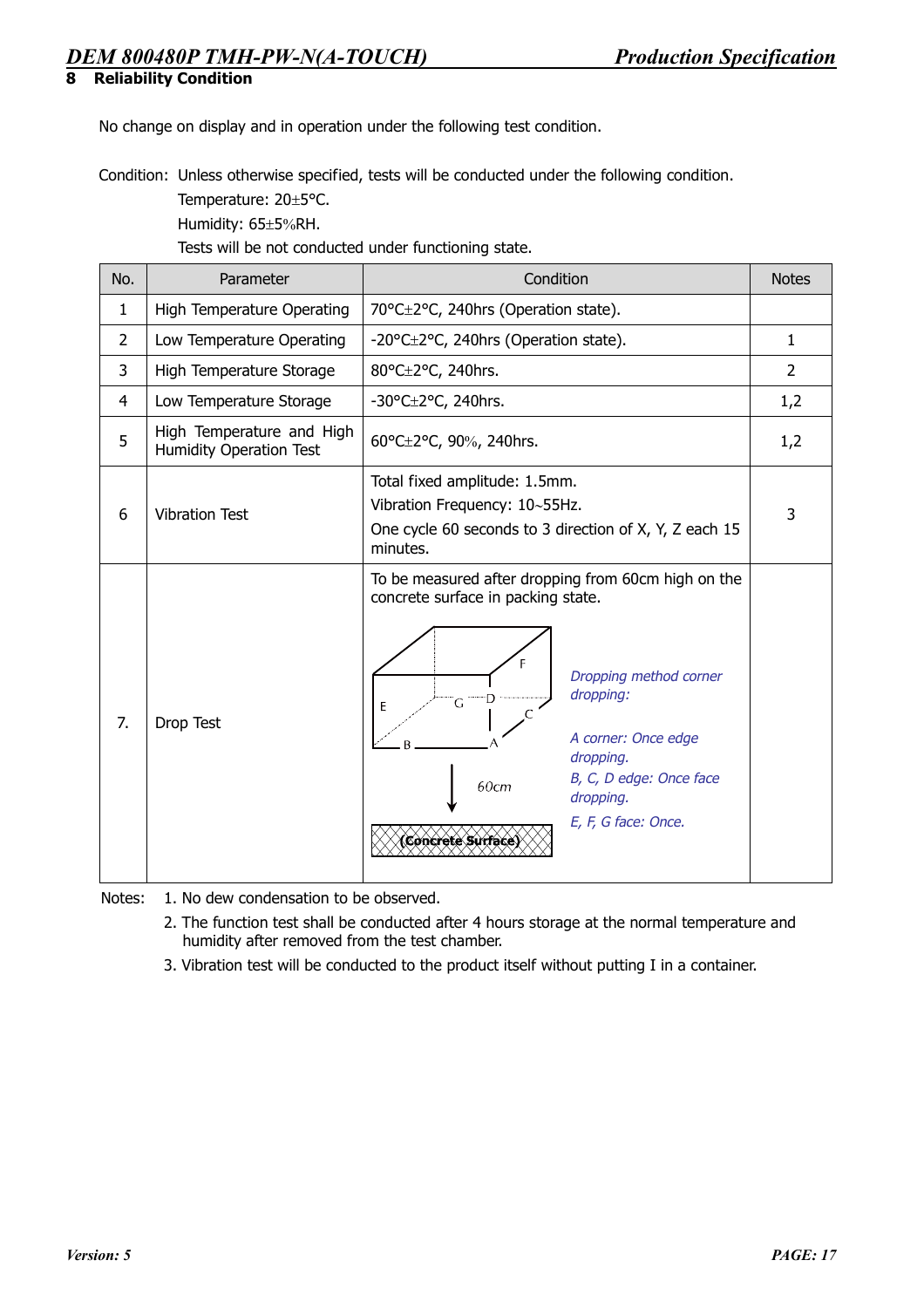### *DEM 800480P TMH-PW-N(A-TOUCH) Production Specification* **9 Dimensional Outlines**

#### $\mathbb{Z}$ J See detail  $\sqrt{\frac{2}{3}}$  $\frac{10}{2}$ TP pins assignment **NATION** M †⊕ **Tilli** yz (58) 地名美国 h  $\sqrt{214}$  $5 ± 0.$ BHSR-02VS-1  $JAE$   $FA5B040HP1<sup>-/-</sup>$ <br>(or equivalent)  $P1.0*3=3:0$  $W = 0.5 \pm 0.1$ 155  $1\pm 0.1$ Detail A<br>Scale 31 ∱<br>Mid  $151$ ≨ា≧ Π  $Q<sub>6</sub>$  $\frac{1125}{9.65}$  $\equiv$  $\overline{\phantom{a}}$  $\overline{a}$ Ó 109.4 <u>106.5(TP outline)</u><br>96.5(TP V.A.)  $\frac{0.75}{5.75}$ <br>6.55 94.5(Bezel opening)  $7.25$ 93.5(TP A.A.) 7.98 91.44(LCD A.A.) ┡  $(53.7)$  $\frac{1}{\sqrt{2}}$ 166(TP outline)<br>157.5(TP V.A.)<br>155.5(Bezel opening) irection 152.4(LCD AA) 154.5(TP A.A.) (6 o'clock) 166.6  $(83.7)$ 300\*RGB\*480  $\frac{45}{5.95}$   $\frac{1}{6}$  $(51.5)$ Contact side  $65 + 1$ -Stiffener  $10:10.5$ E E  $0.3 + 0.05$ **MENTAL BIN WANE** 988998888888 gls ାଝା  $|\widetilde{\mathbb{S}}|\widetilde{\mathbb{S}}$ SS ISS  $\Xi$ 비정 l y2 읺 의의의 ਬੁ  $\geq$ ecadadan ang ang ang ang ang  $\overline{\mathbb{R}}$  $\sqrt{\frac{2}{n}}$ اقِ لعاما ماصا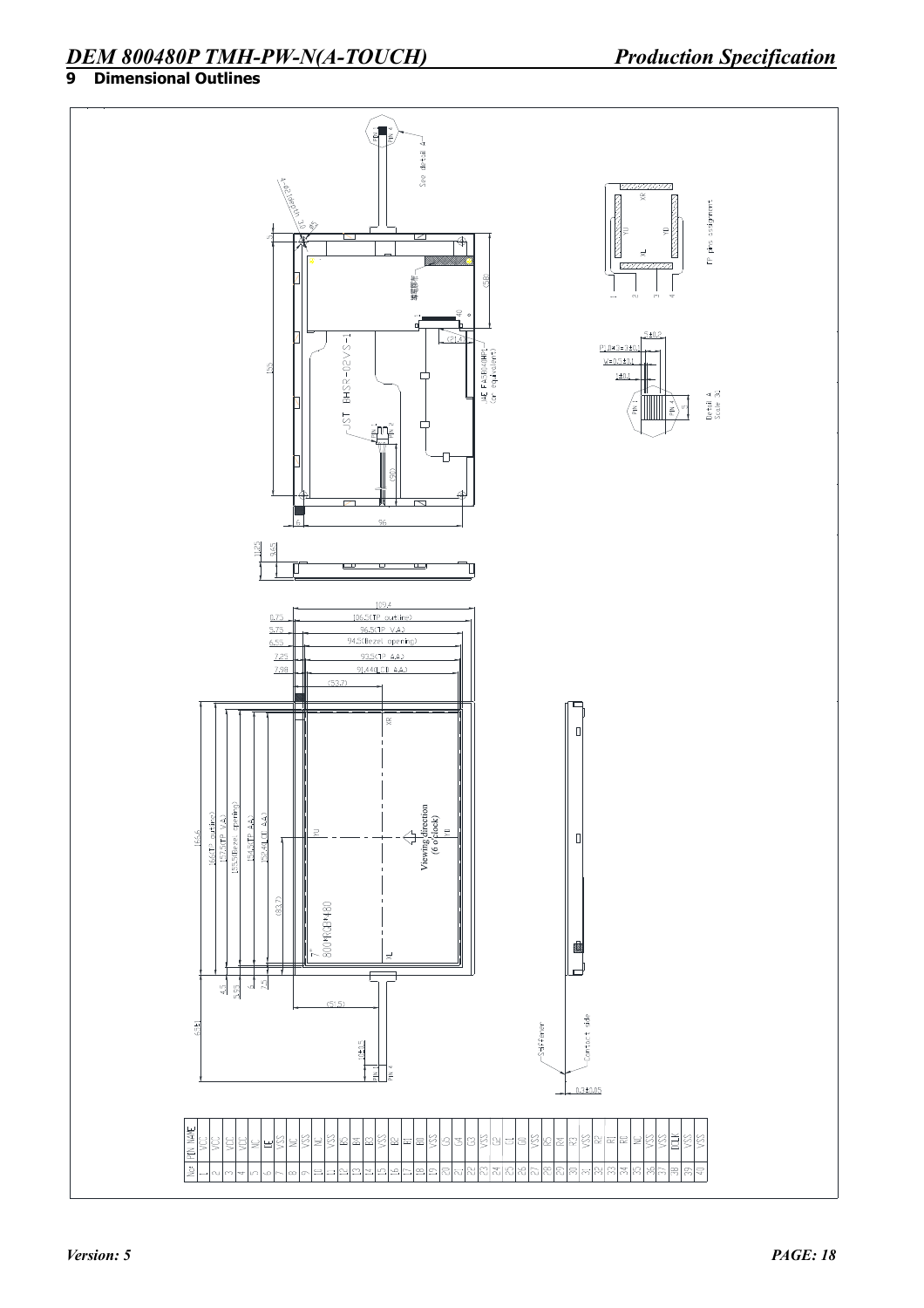### **10.1 Inspection and Environment Conditions**

10.1.1 Inspection Conditions:

(1)Inspection Distance: 35 cm±5cm

(2)View Angle : Light-on Inspection Angle︰±5°

Cosmetic Inspection Angle︰±45°



( perpendicular to LCD panel surface)

10.1.2 Environment Conditions:

|              | Ambient Temperature          | $23^{\circ}$ C $\pm$ 5°C |
|--------------|------------------------------|--------------------------|
|              | <b>Ambient Humidity</b>      | 55±10%RH                 |
| Ambient      | <b>Cosmetic Inspection</b>   | more than 600 Lux        |
| Illumination | <b>Functional Inspection</b> | 300~500 Lux              |

#### 10.1.3 Sampling Conditions:

- (1) Lot Size: Quantity of shipment lot per model
- (2) Sampling Method:

|     |               | MIL-STD-105E                       |  |  |  |  |
|-----|---------------|------------------------------------|--|--|--|--|
|     | Sampling Plan | Normal Inspection, Single Sampling |  |  |  |  |
|     |               | Level II                           |  |  |  |  |
|     | Major Defect  | 1.0%                               |  |  |  |  |
| aql | Minor Defect  | 1.5%                               |  |  |  |  |

(3) The classification of Major(MA) and Minor(MI) defects is shown as 3. Inspection Criteria.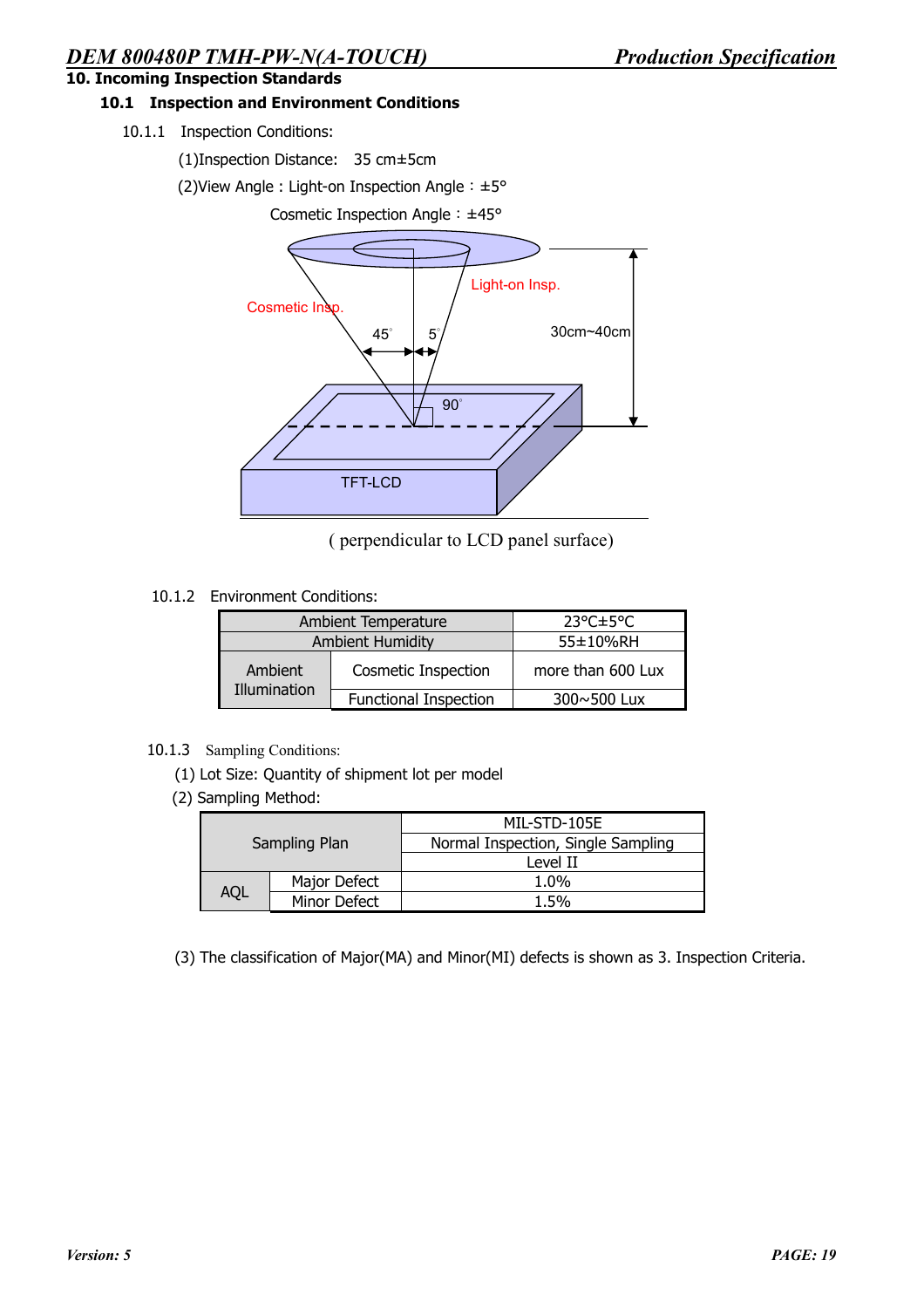10.1.4Inspection Criteria

10.1.4.1 Cosmetic Inspection (Panel):

| Item                                     | Judgment Criteria                                                                                                                                                  | Classification |
|------------------------------------------|--------------------------------------------------------------------------------------------------------------------------------------------------------------------|----------------|
| Chipping on Panel                        | $a \leq 3.0$ mm $\cdot$ b $\leq 3.0$ mm $\cdot$ c $\leq$ t<br>(Bottom glass thickness)                                                                             | MA             |
| Scratch on Panel<br>*Note-2              | $W \leq 0.05$ mm or L< 5mm: Ignored<br>$0.05$ mm <w<math>\leq0.1mm and L<math>\leq</math>5mm: N<math>\leq</math>5<br/>W&gt;0.1mm or L&gt;5mm: Not allowed</w<math> | MI             |
| Bubble or Dent on<br>Panel<br>*Note-3    | D≤0.2mm: Ignored<br>0.2mm< $D$ ≤0.3mm: N≤5<br>D>0.3mm: Not allowed                                                                                                 | MI             |
| Panel Crack                              | Not Allowed crack                                                                                                                                                  | <b>MA</b>      |
| <b>Bezel Deformation</b>                 | Obvious deformation is not allowed.                                                                                                                                | MI             |
| <b>Bezel Oxidation</b>                   | Not allowed if it rusts continuously over 1 cm (It is out of<br>warranty with rusted tin plate)                                                                    | MI             |
| <b>Bezel Scratch</b>                     | L≦20mm, W≦0.2, N≤3                                                                                                                                                 | MI             |
| Metal Squash Dent<br>/Flange(Front Side) | D(W) ≤1, L ≤3, N ≤3;                                                                                                                                               | MI             |
| B/L High Voltage Wire<br>Denudation      | Not allowed                                                                                                                                                        | MA             |
| Polarizer flaw or leak<br>out resin      | Defect is defined as the active area.                                                                                                                              | MI             |
| <b>Outline Dimension</b>                 | Must in Spec, refer to related product spec.                                                                                                                       | ΜI             |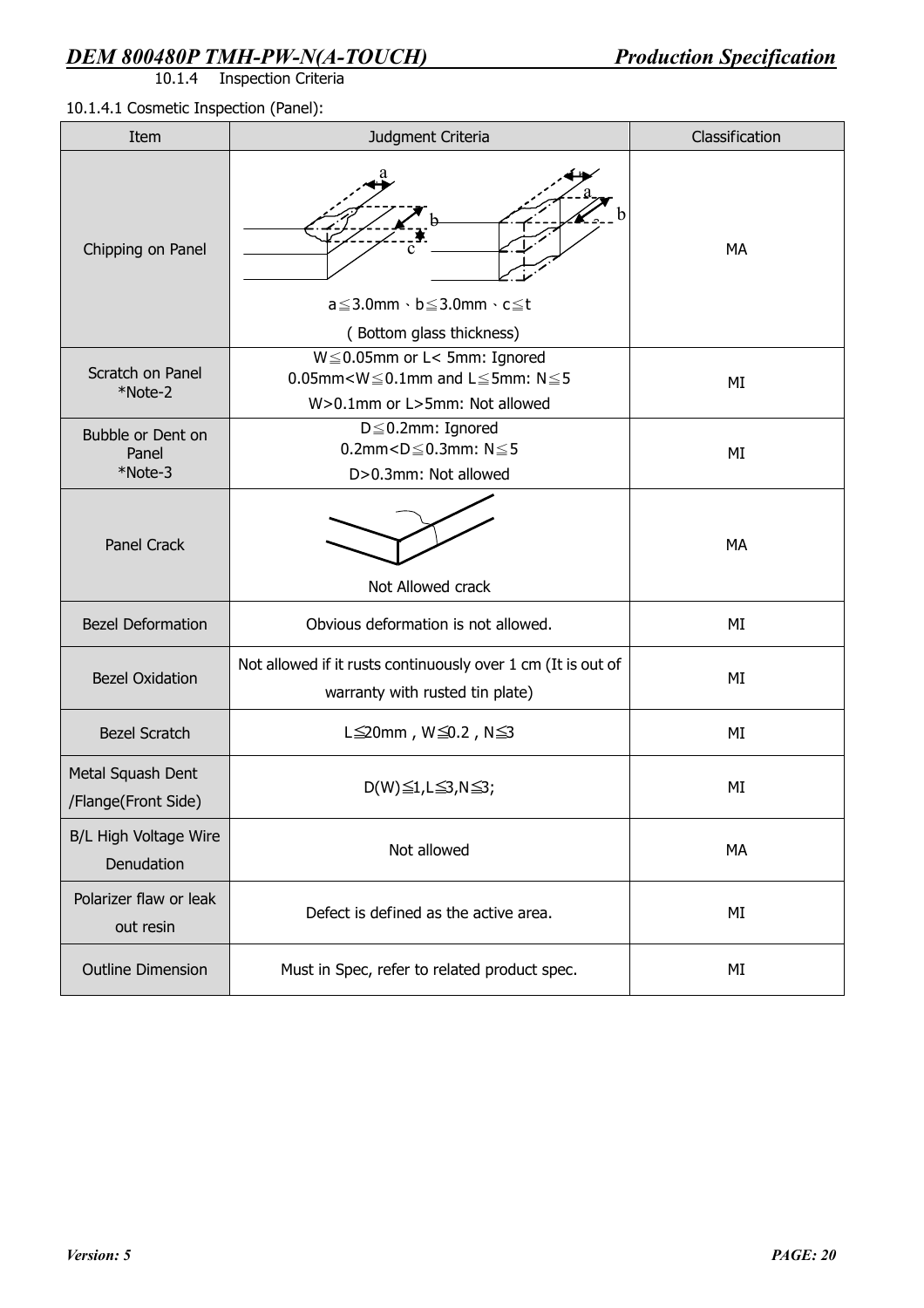10.1.4.2 Functional Inspection:

| Item                                                      | Judgment Criteria                                                                                                                                                                                                                                  |                                           |             |                | Classification |
|-----------------------------------------------------------|----------------------------------------------------------------------------------------------------------------------------------------------------------------------------------------------------------------------------------------------------|-------------------------------------------|-------------|----------------|----------------|
|                                                           | Area(Note1)                                                                                                                                                                                                                                        |                                           | $\rm I$     | $\overline{O}$ |                |
| <b>Point Defect</b>                                       |                                                                                                                                                                                                                                                    | Random                                    | 2           |                |                |
|                                                           |                                                                                                                                                                                                                                                    | Bright dot 2 dots adjacent                | $\mathbf 0$ | $\mathbf 0$    |                |
|                                                           |                                                                                                                                                                                                                                                    | 3 dots adjacent or more                   | $\mathbf 0$ | $\mathbf 0$    |                |
|                                                           | Dark dot                                                                                                                                                                                                                                           | Random                                    | 3           |                |                |
|                                                           |                                                                                                                                                                                                                                                    | 2 dots adjacent                           | 1           |                |                |
|                                                           |                                                                                                                                                                                                                                                    | 3 dots adjacent or more                   | $\mathbf 0$ | $\mathbf 0$    |                |
|                                                           | 5<br><b>Total Dot Defect</b>                                                                                                                                                                                                                       |                                           |             |                |                |
|                                                           | <b>Distance</b>                                                                                                                                                                                                                                    | Distance between Bright<br>and Bright dot | L≧5mm       |                | MI             |
|                                                           |                                                                                                                                                                                                                                                    | Distance between Bright<br>and Dark dot   | L≧5mm       |                |                |
|                                                           |                                                                                                                                                                                                                                                    | Distance between Dark<br>dot              | L≧5mm       |                |                |
|                                                           | (1) It is defined as Point Defect if defect area $>$ 0.5dot<br>(2) It is ignored if defect area $\leq 0.5$ dot<br>(3) Weak point defect will be defined as Bright Dot if it can be<br>observed through ND filter 5%( Full Screen Black Inspection) |                                           |             |                |                |
| Line Defect                                               | Obvious vertical or horizontal line defect is not allowed.                                                                                                                                                                                         |                                           |             |                | MA             |
| Mura                                                      | Not allowed if it can be observed through ND Filter 5 %                                                                                                                                                                                            |                                           |             |                | МI             |
| Foreign Material<br>in spot shape<br>*Note-3              | $D \leq 0.2$ mm: Ignored<br>0.2mm< $D \leq 0.5$ mm: $N \leq 8$<br>D>0.5mm: Not allowed                                                                                                                                                             |                                           |             |                | MI             |
| Foreign Material<br>in line<br>or spiral shape<br>*Note-4 | $W \leq 0.05$ mm or L $\leq$ 5mm: Ignored<br>$0.05$ mm <w<math>\leq0.2mm and L1.0mm<math>\leq</math>5mm: N<math>\leq</math>8<br/>W&gt;0.2mm or L&gt;5mm: Not allowed</w<math>                                                                      |                                           |             |                | MI             |
| <b>Display</b><br><b>Function Abnormal</b>                | No Malfunction can be allowed                                                                                                                                                                                                                      |                                           |             |                | <b>MA</b>      |